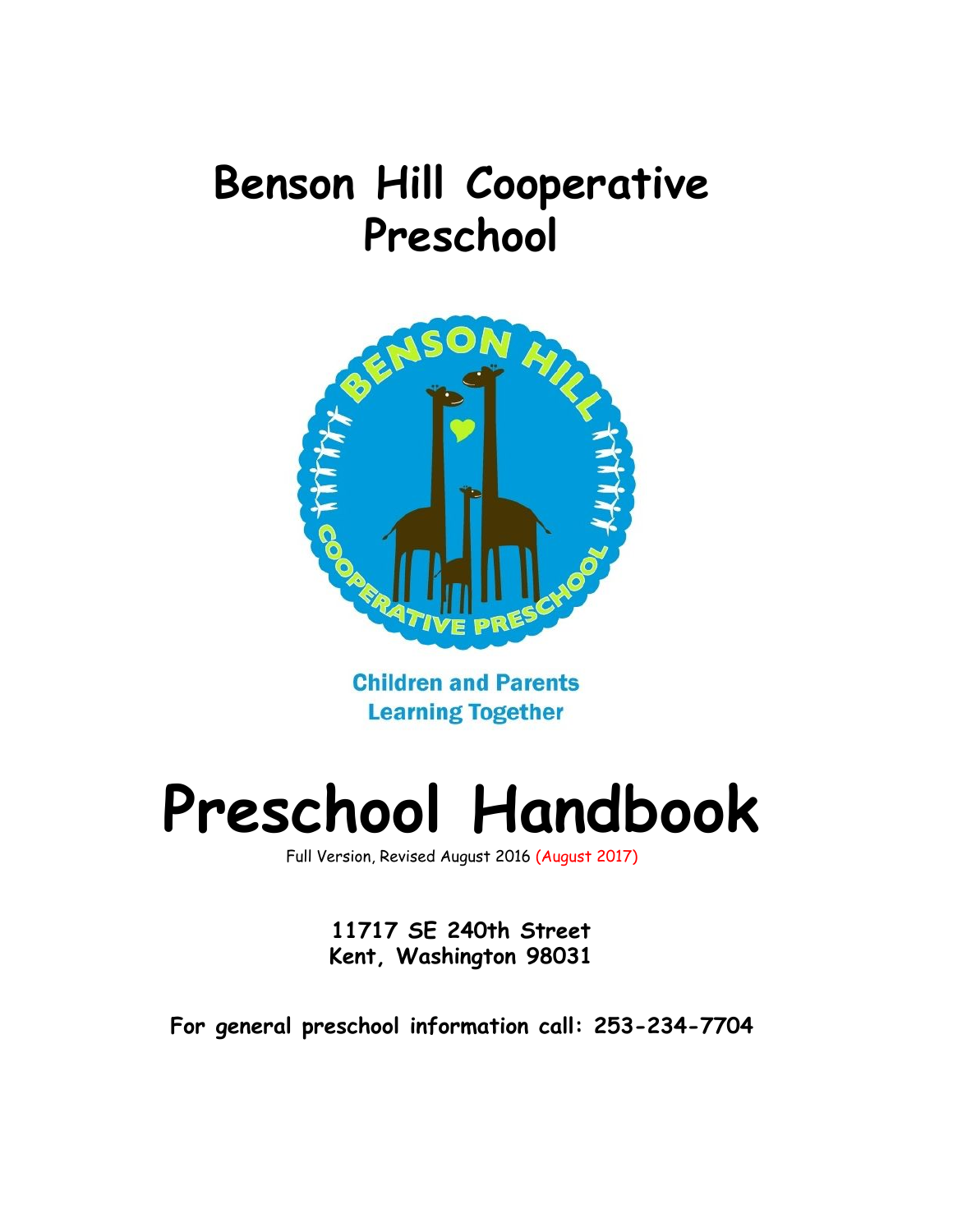# **TABLE OF CONTENTS**

## *Welcome Letter*

#### *Who We Are*

# *Guidelines for Parents*

| "Sanity Savers" (What Do You Say To Children)Pg. 16 |  |
|-----------------------------------------------------|--|
|                                                     |  |

## **Health and Safety Procedures**

#### **Emergency Procedures**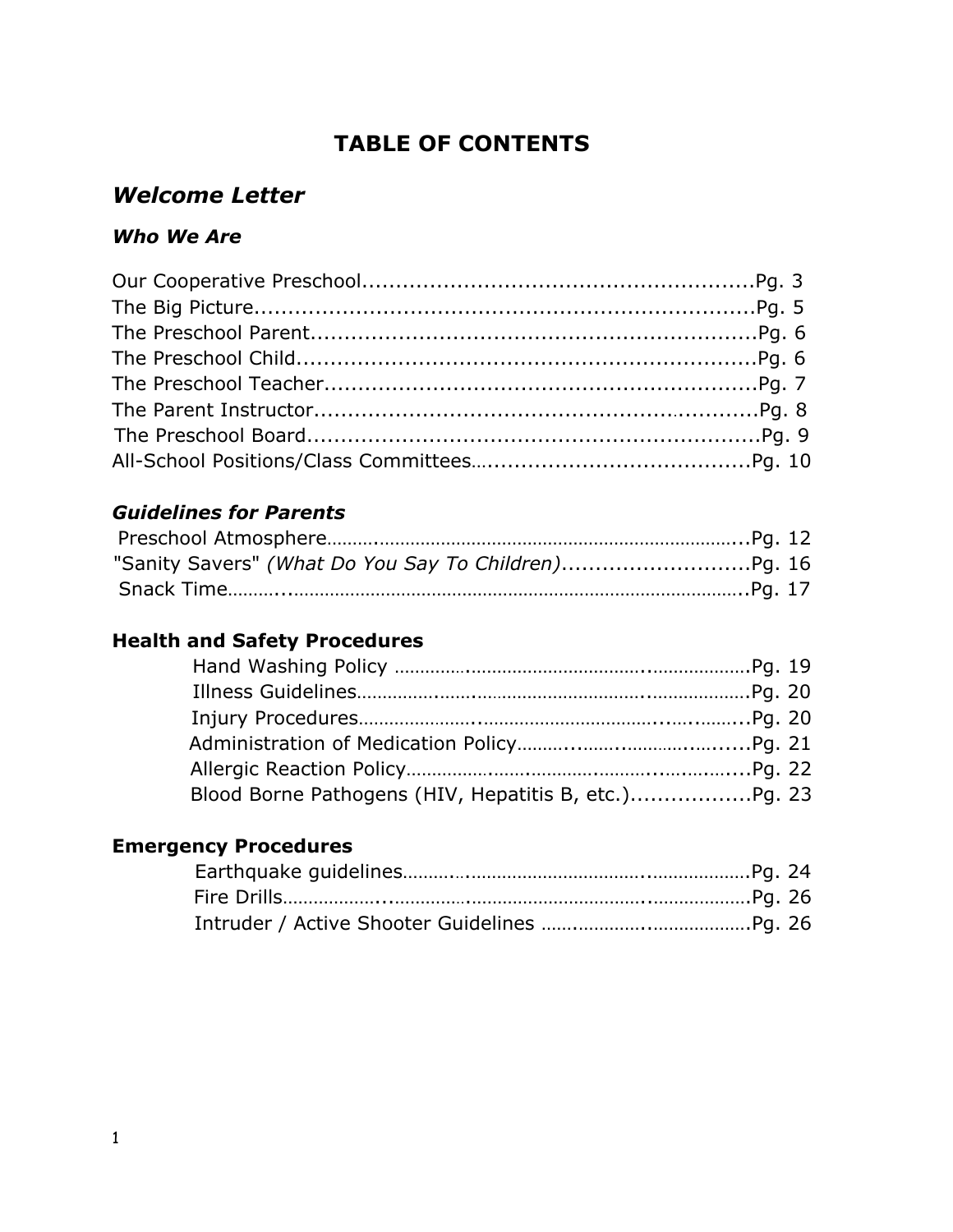### **Welcome to Benson Hill Cooperative Preschool!**

Whether you are returning members or a new family to our school, we extend our greetings to you and look forward to sharing a fun-filled year with you here at Benson Hill Cooperative Preschool!

A cooperative preschool is a growing and changing organization where no two years are the same. Each year we adapt old ideas and strategies, enhance the present ones and anticipate all of the new things we will try and learn throughout the year. Constant progression depends on new thoughts and ideas, and this is where our members, like you, come into view. We encourage you to suggest new ideas and changes for the improvement of our school. You, as a participating co-op parent, have the opportunity to be instrumental in shaping the program that helps develop your child. You are vital to the functioning of your child's school! We feel that this is one of the greatest advantages of a cooperative preschool and we are glad you have joined us here – it will be a great learning experience for us all!

Please use this Parent Handbook and our full [Policies & Procedures](http://docs.wixstatic.com/ugd/9ab5a4_a9768fe71ae04d9a81c96094aacf5e51.pdf) and [Bylaws](http://docs.wixstatic.com/ugd/9ab5a4_3b3da64bc8ac4a9d988212238bc8c35e.pdf) as your guideline for the overall functioning of our school. It has been designed with you in mind to act as a "user friendly" reference; we hope you will find it helpful and informative when you read it.

Please don't hesitate to ask questions and/or gain clarification on any preschool issue; we are happy to speak with you at any time regarding the happenings in our school. The [Board Member Roster](http://www.bensonhillcoop.org/meet-your-board) on the school website will help you find the specific person you wish to speak to.

Thank you in advance for actively participating in our children's preschool experience. Your involvement and efforts are appreciated!

Best wishes for a year full of laughter, learning and fun!

Sincerely,

Your Benson Hill Preschool Board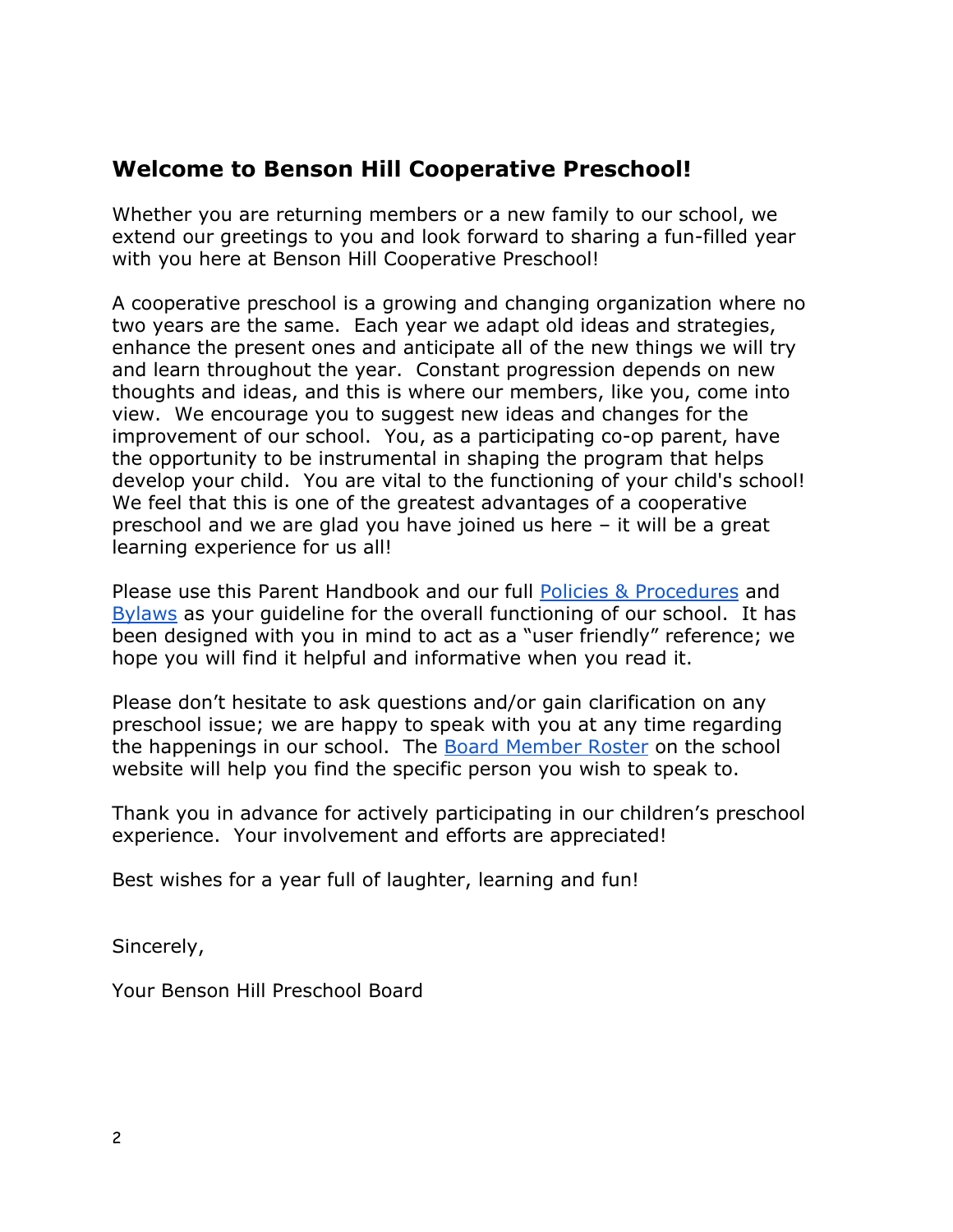# **Benson Hill Cooperative Preschool**



**Children and Parents Learning Together** 

# **Who We Are**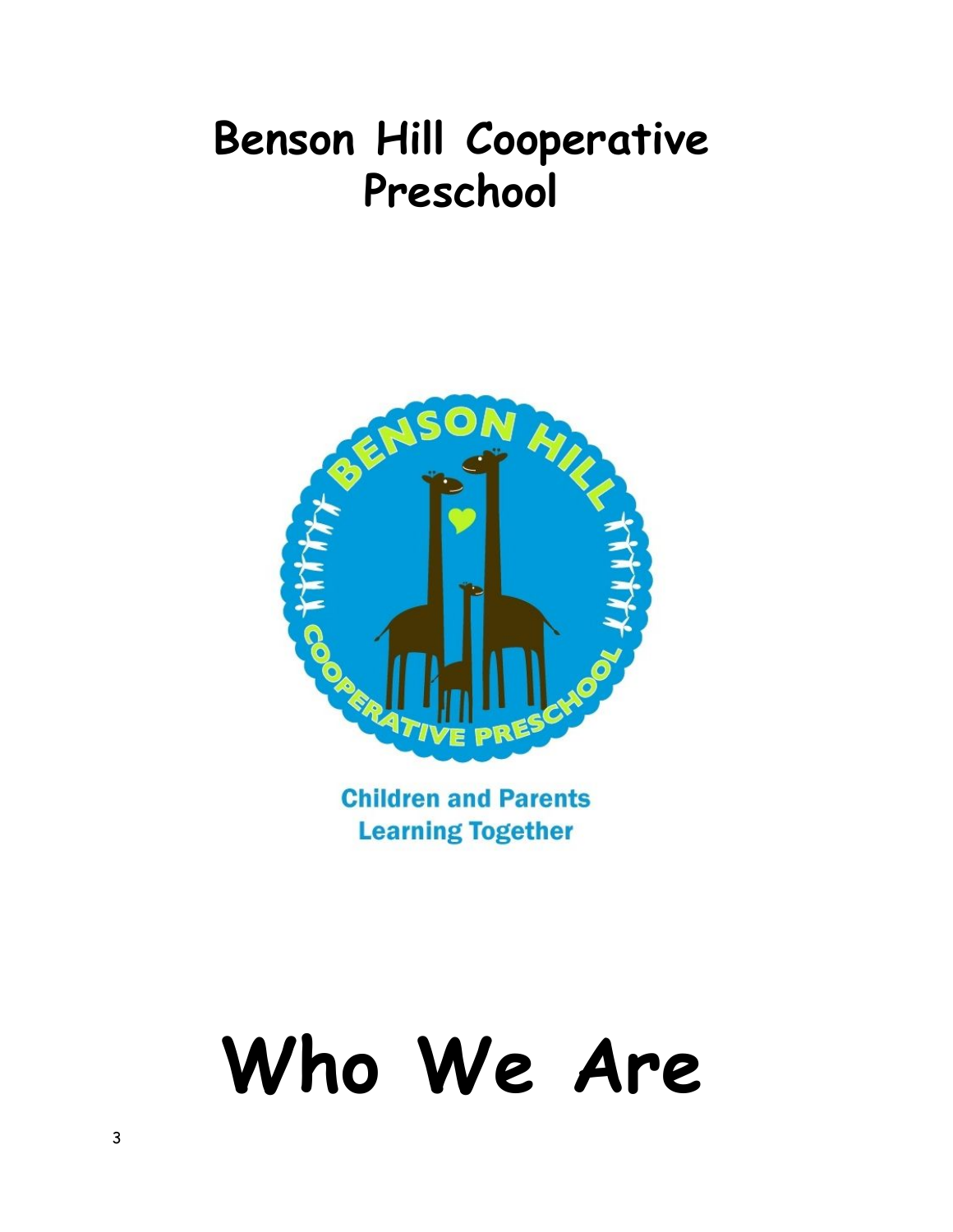# **OUR COOPERATIVE PRESCHOOL**

#### *PHILOSOPHY*

Our philosophy at Benson Hill Preschool is to encourage the child's growth and self-esteem through preschool activities and direct parent involvement. We foster all aspects of the child's development, including cognitive, social, emotional and physical development with full sensitivity to each child's interests and needs. We work toward achieving these goals through discovery, exploration, and experimentation as well as manipulation of materials, decision-making, small group activities, and large group interaction.

The goals of all of our classes are the same, but because the 3-5 year olds are more advanced physically and intellectually, the means of achieving these goals are sometimes different. More small motor activities, abstract materials and an appropriate balance between child-initiated and adult-directed activities are used to help prepare the 4-5 year olds for kindergarten, as well as to help them become more successful learners in all aspects of their life. The total environment, including physical setting, teacher, equipment, curriculum and time structure, is carefully designed to communicate a feeling of welcome, acceptance, safety and security to your children.

#### *PARENT SUPPORT AND EDUCATION*

To supplement and enrich the parents' experiences in the classroom and in the home, parents are required to attend evening meetings once a month in the Owls and Eagles/Pre-K classes. Since the Peeps, Hummingbirds and Sparrows classes are POL's (Parent Observation Labs), parent education discussions take place while the parent and child are in class each week. Additional evening meetings may be required.

In these meetings the business of the preschool is taken care of, the teacher informs the parents of classroom happenings and a parent instructor provides valuable information on child development and parenting techniques. Our parent instructor is also a consistent preschool observer and is readily available to help parents with specific concerns. Our parent meetings are also a time when parents can share concerns and experiences and provide a supportive environment for one another.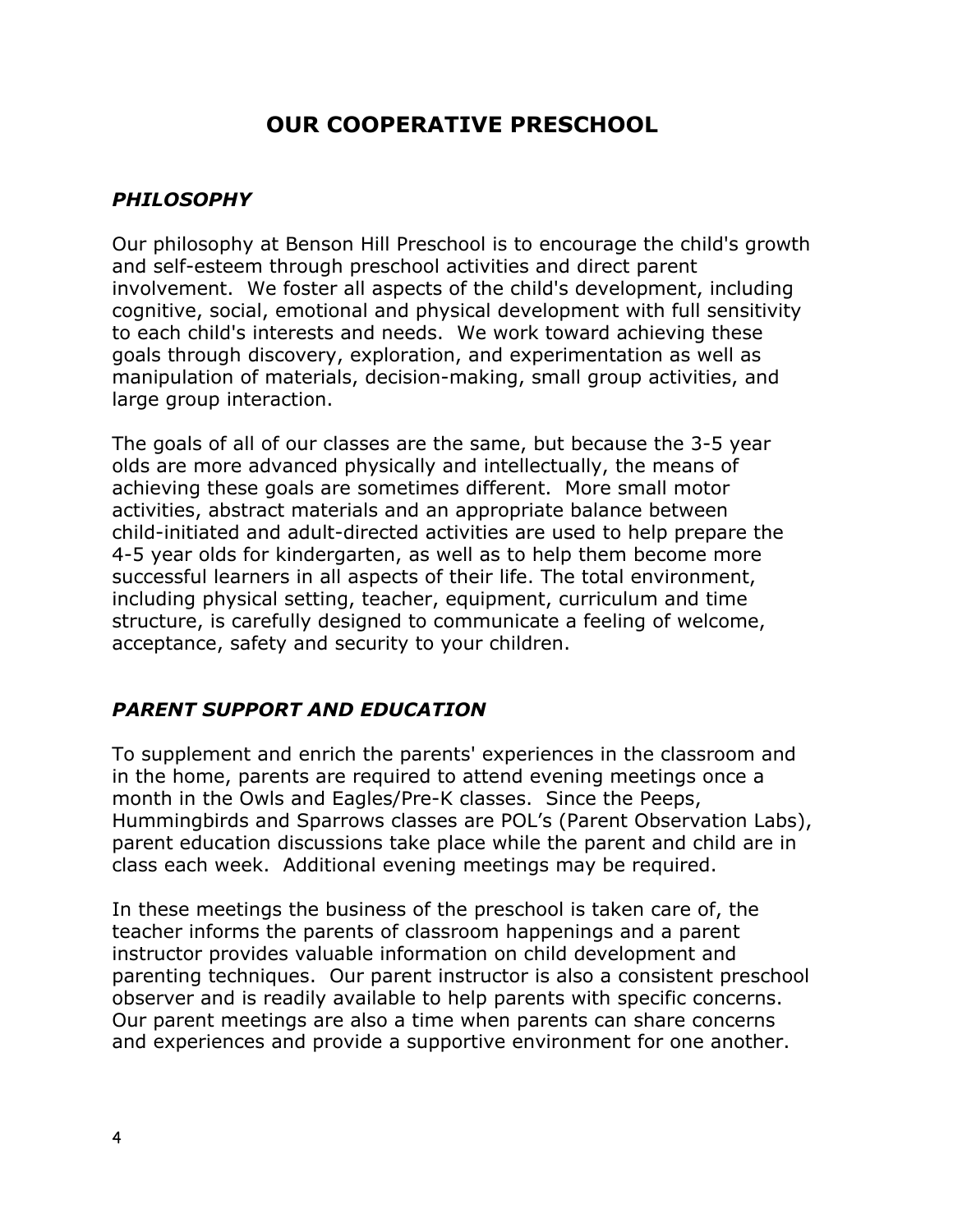# **THE PRESCHOOL PARENT**

We believe that a cooperative preschool program, such as we offer at Benson Hill, provides unique opportunities to be actively involved in your child's preschool experience, participate in the preschool policy and decision making process, obtain invaluable parenting education and advice, and make supportive and lasting friendships with other parents like yourself.

Along with these benefits, co-op members have certain responsibilities to ensure that the preschool functions smoothly and is financially secure.

The following is a brief overview of your responsibilities as a preschool parent. Please refer to the [Policies and Procedures](http://docs.wixstatic.com/ugd/9ab5a4_a9768fe71ae04d9a81c96094aacf5e51.pdf) manual, ("School Member Jobs", subheading "Class Level Jobs"), for a complete listing of these requirements.

- 1. Fulfill your board/committee/class duties as described in your job description
- 2. Attend all required class and all-school meetings and two yearly cleanings
- 3. Pay monthly preschool tuition before the  $5<sup>th</sup>$  of each month. The first and last month's tuition will be paid at Orientation or upon enrollment
- 4. Meet your obligations for fundraising requirements
- 5. As snack parent, to supply a nutritious age-appropriate snack
- 6. To familiarize yourself with and adhere to the preschool Policy and Procedures and Bylaws which are provided as a guideline for proper organization of our preschool.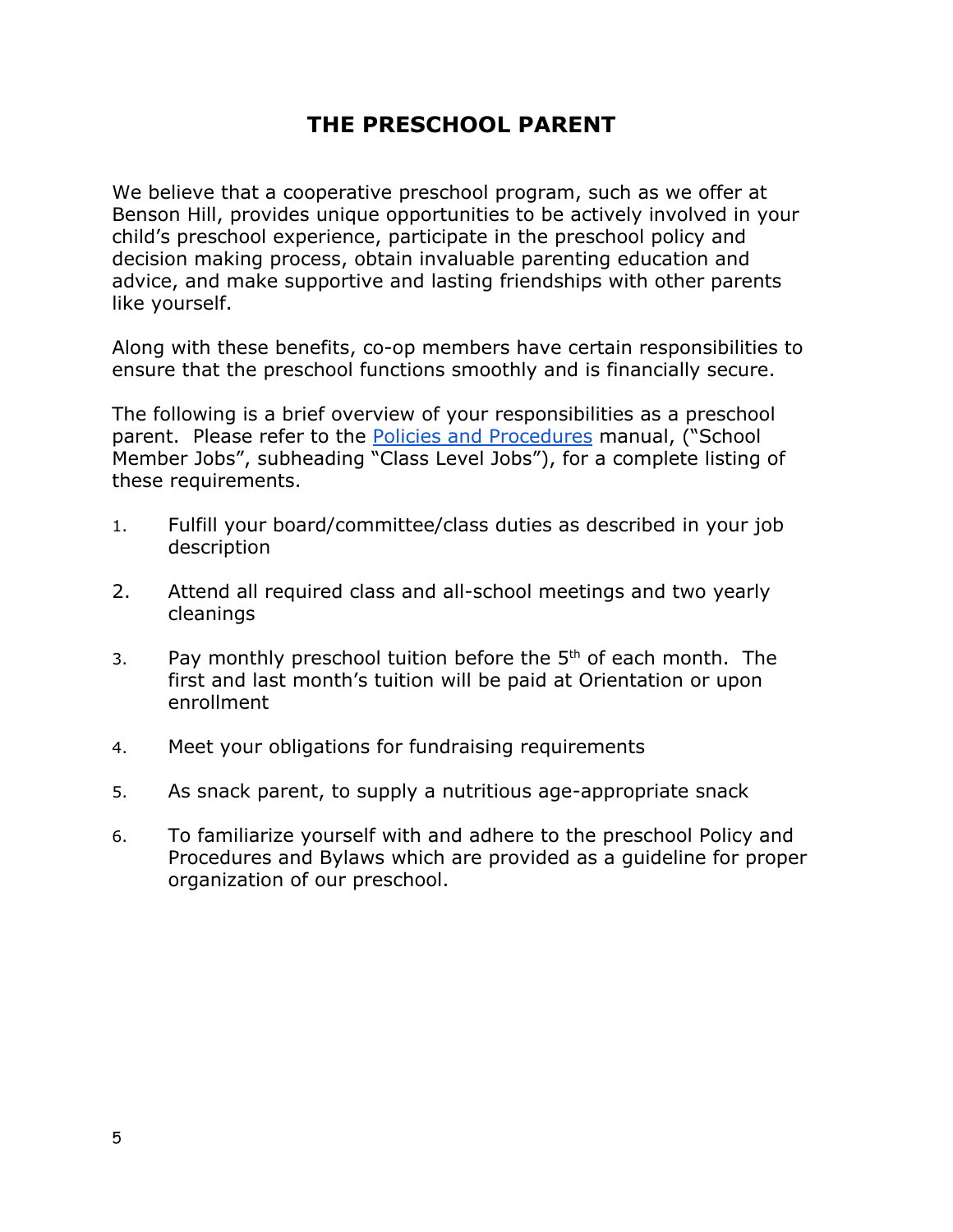# **THE PRESCHOOL CHILD**

Our children are our focus and sole reason for participating in a cooperative preschool. It is, therefore, essential that we define and outline a child's role in the classroom. The following is a general summary of each child's rights and responsibilities.

#### *A child is free to explore his or her environment as long as:*

- 1. The child does not hurt or endanger himself/herself or another.
- 2. The child does not interfere with another child's activities.
- 3. The child does not damage or destroy equipment or materials.

#### *A child has the right to:*

- 1. Work alone if he/she chooses.
- 2. Repeat an activity as many times as he/she feels necessary.
- 3. Not participate in one of the learning centers, ie: art projects, paint, etc.
- 4. Make mistakes without adult interference.
- 5. Choose his/her own activities and friends to play with during free time.
- 6. Request and receive help, as he/she learns independence in such activities as zipping his/her own coat or pouring his/her own drink.

#### *Responsibilities:*

- 1. The child is responsible for all of his/her actions.
- 2. The child is responsible for helping to pick up toys or materials he/she was using during free time.
- 3. The child is respectful to the learning materials, the classroom, or any items belonging to others.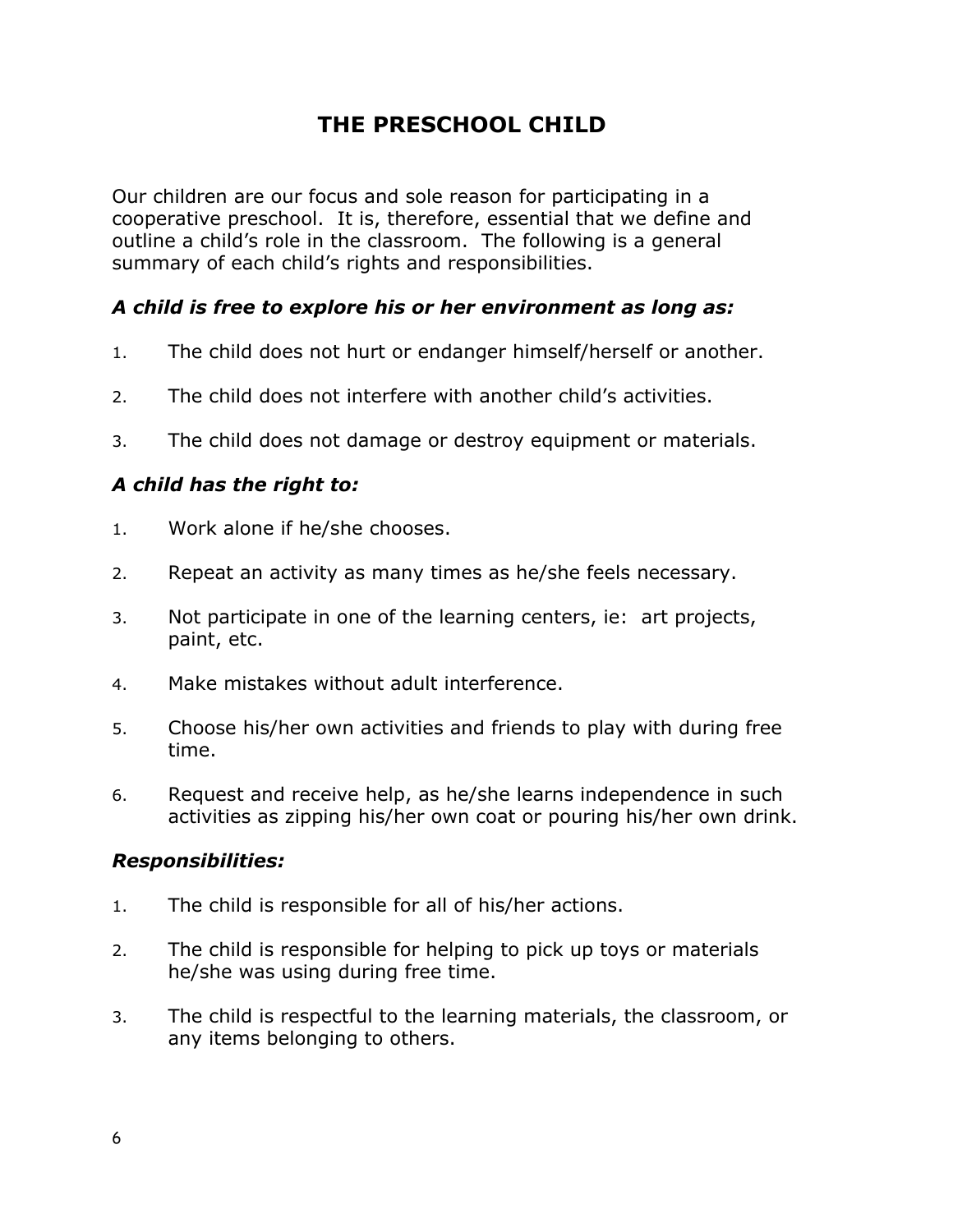# **THE PRESCHOOL TEACHER**

Our Co-op teachers are hired by the preschool Executive Board and his/her salary is generated from the preschool treasury. The teacher's primary responsibility is to set up a sound educational program for young children. Each teacher brings to the classroom their own unique style of teaching just as each child has their own unique style of learning. Routines and activities are established that will be most effective to promote social, physical, mental, emotional, and creative growth for each child. The teacher and parent instructor work with parents individually to accommodate each child's success at preschool.

#### *Specific skills and abilities required of the teacher include:*

- 1. Planning a curriculum appropriate to the needs and abilities of the children in the program.
- 2. Working in partnership with parents in the children's educational experience, using parents as a valuable resource.
- 3. Working cooperatively with other teachers and the parent education instructor to provide a challenging and enriching preschool program.

4. Providing an appropriate model for children and participating parents.

5. Establishing a positive environment which promotes high self esteem.

- 6. Being flexible in scheduling and planning in order to meet individual children's needs, enhance creativity, and encourage thinking skills.
- 7. Keeping current in CPR and standard first aid training.
- 8. Attending orientations and all-school meetings, monthly board meetings and parent meetings.

In addition, the preschool teacher must complement the current philosophy of developmentally appropriate practices while also providing experiences that will stimulate, support, challenge, and encourage the young child's capabilities.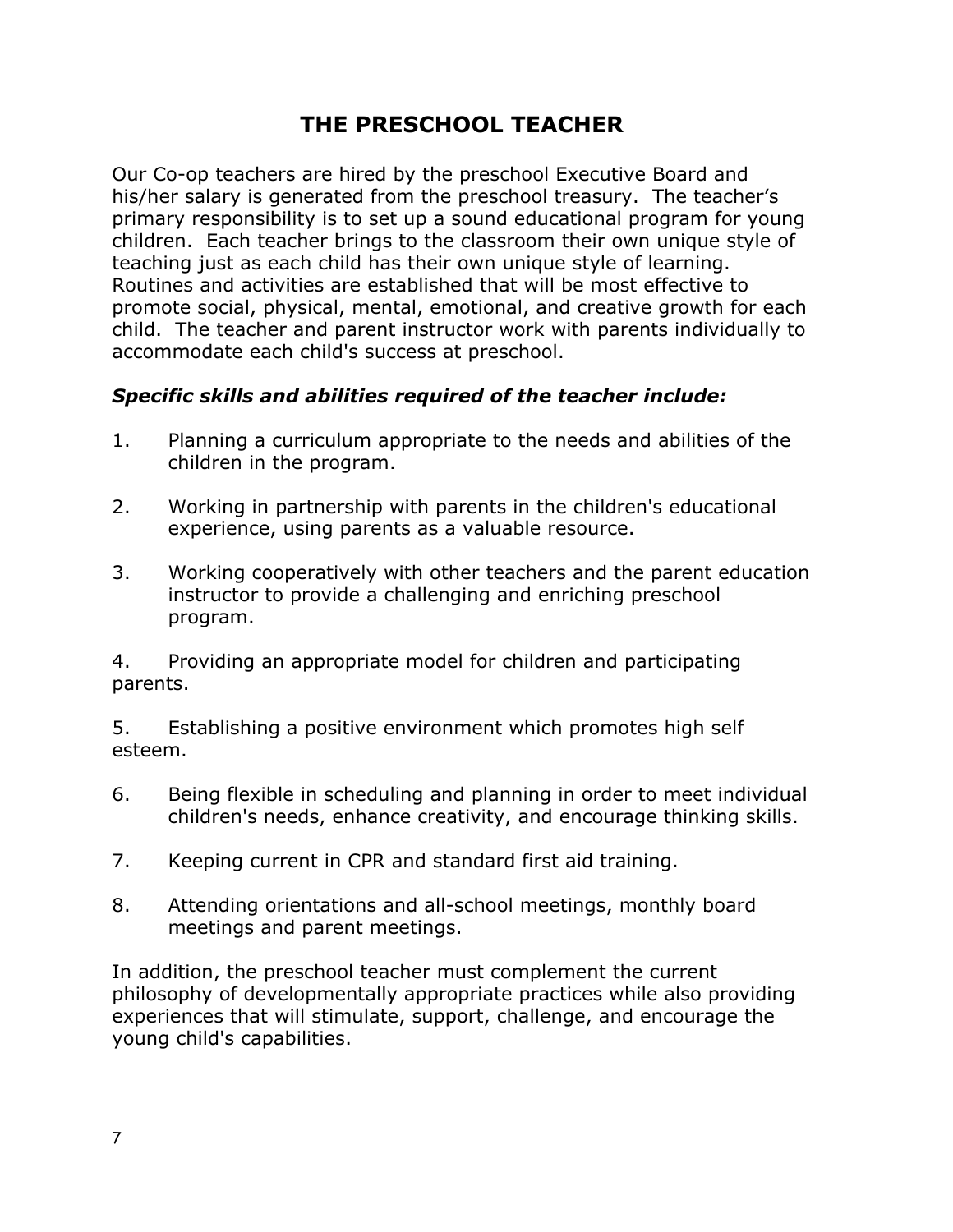# **THE PARENT INSTRUCTOR**

The parent education instructor is a professional person with experience and education in working with young children and parents. The instructor works with the preschool teacher and parents to make the preschool a supportive place for all to learn and grow together.

The instructor is responsible for conducting parent education discussions at parent meetings and being responsive to the needs of the families involved.

The instructor also visits their preschool class weekly. On these visits the instructor might do a number of different things:

- 1. Work individually with children.
- 2. Work closely with the teacher.

3. Make observations of children for conferring with parents and teacher.

4. Conference with parents at parents' request or when there is a concern.

- 5. Provide learning materials and demonstrate effective guidance techniques to teachers and parents when appropriate.
- 6. Refer parents to community resources as necessary.
- 7. In every possible way assure that pleasurable learning takes place for parents and children.

The parent instructor may attend all-school meetings/orientations and monthly board/parent meetings, and assists board members in the overall planning and operation of the preschool.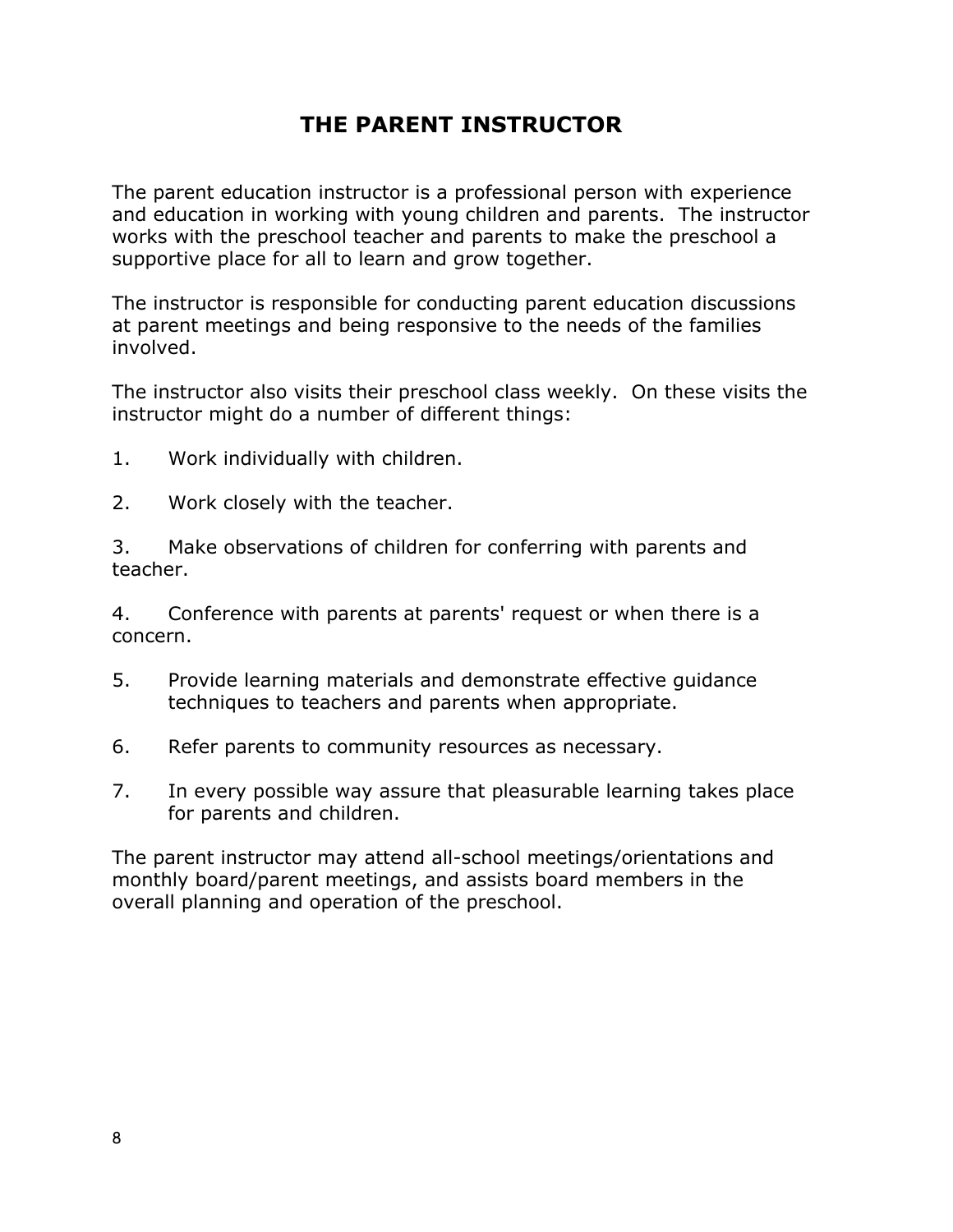## **THE PRESCHOOL BOARD**

#### *The preschool Board consists of volunteer parents who serve in the following Executive Board and class committee positions:*

- Executive Director \*
- Co-director \*
- Executive Secretary
- Executive Registrar(s)
- Executive Treasurer
- Health and Safety
- Executive Fundraiser(s)
- Class Chairpersons
- Marketing & Communications Coordinator(s)
- Playground Coordinator(s)
- Select All-School Positions

\* (these positions may also be divided into two co-director positions)

This group conducts the business of the preschool at regularly-scheduled meetings (at least once a month). All Board meetings are open and any parent may attend, whether for general information, or for bringing up a special concern.

#### *The business of the Board may include, but is not limited to, any of the following:*

- 1. Planning parent orientations.
- 2. Planning fund raising events and determining the fundraising requirement per family.
- 3. Purchasing equipment and supplies.
- 4. Deciding on enrollment (number of classes, ages of children, class times, etc.).
- 5. Hiring and paying teachers.
- 6. Controlling the preschool treasury and budget planning.
- 7. Informing all parents of Board activities and relaying updates/changes to all preschool classes, through their class chairpersons, in a timely manner.
- 8. Developing and revising by-laws and policies and procedures to ensure proper follow through.
- 9. Responding to needs and concerns of individual parents.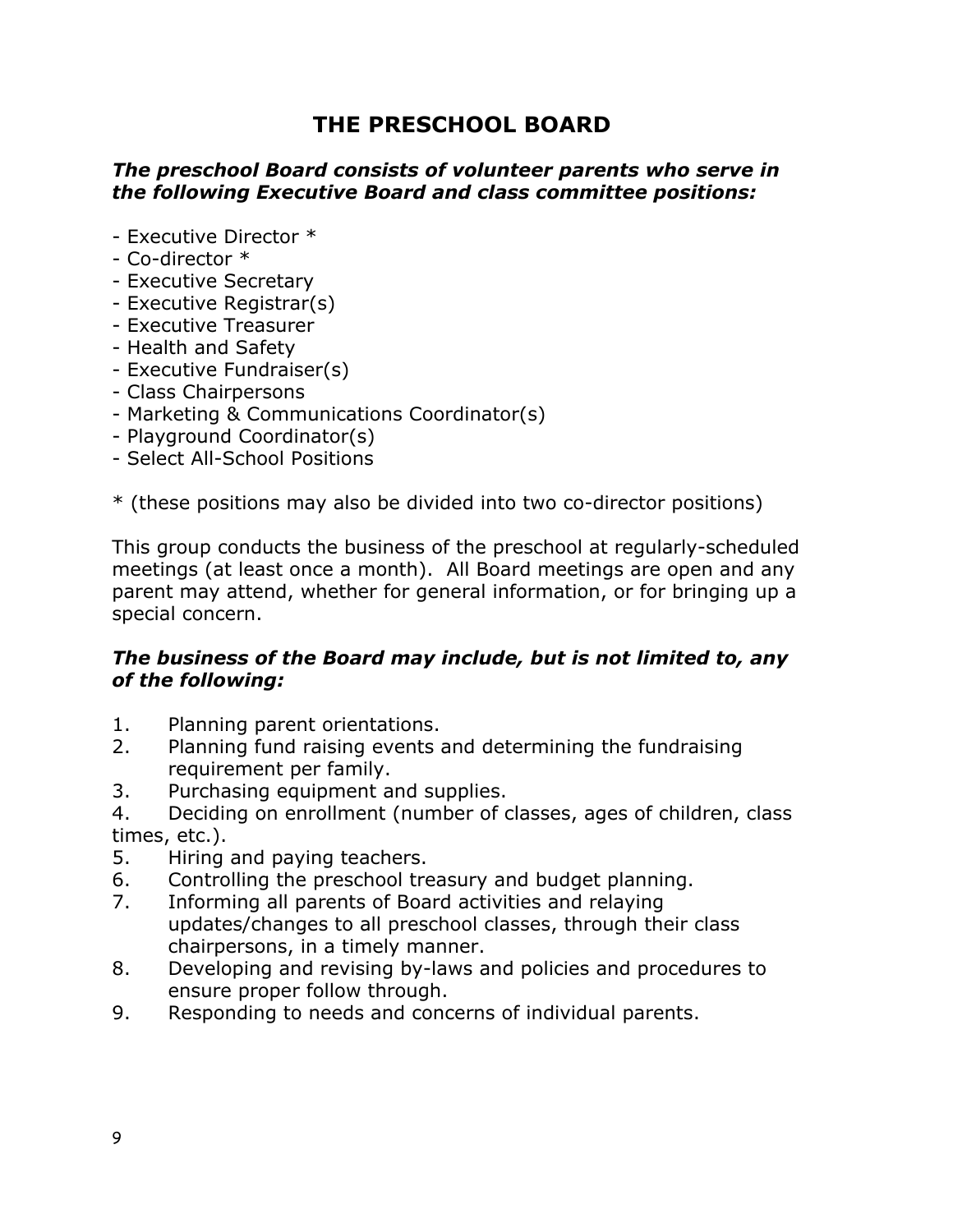# **ALL-SCHOOL POSITIONS/CLASS COMMITTEES**

The following is a *highlight* of each committee within our school that parents can serve on in order to fulfill their duties as a preschool parent. Each parent must hold either an elected "all-school" position or a class position. Please refer to the Policies and Procedures manual (under the heading "School Member Jobs") for a complete description of these duties.

#### *All-School Board Positions (Elected positions)*

- Director and Co-director (or two co-directors)
- Executive Secretary
- Registrar $(s)$
- $\bullet$  Executive Treasurer(s)
- Health and Safety coordinator
- $\bullet$  Executive Fundraiser(s)
- Class Chairpersons
- Marketing & Communications Coordinator (s)
- Playground Coordinator(s)

#### *All-School (Elected positions)*

- Librarian/Book Order Coordinator
- Executive Buyer
- Executive Housekeeper

#### *Class Level Jobs/Committees (non-elected positions)*

- Parent Coordinator
- Classroom Photographer
- Classroom Assistant
- Special Events / Communications Coordinator
- Hospitality Coordinator
- Excursion Coordinator (Owls & Eagles Pre-K classes)
- Fundraising Committee

It is important that all committees are filled to provide for a smooth operation of our preschool. Your Class Chairperson will assign committee positions based upon your choices made at the Fall Orientation meeting. Once assignments are made, you will receive a corresponding folder that will provide you with a complete outline of your responsibilities along with other pertinent information to help you fulfill your duties. Each committee person is responsible for adding notes and/or updating the information in their committee folder throughout the year.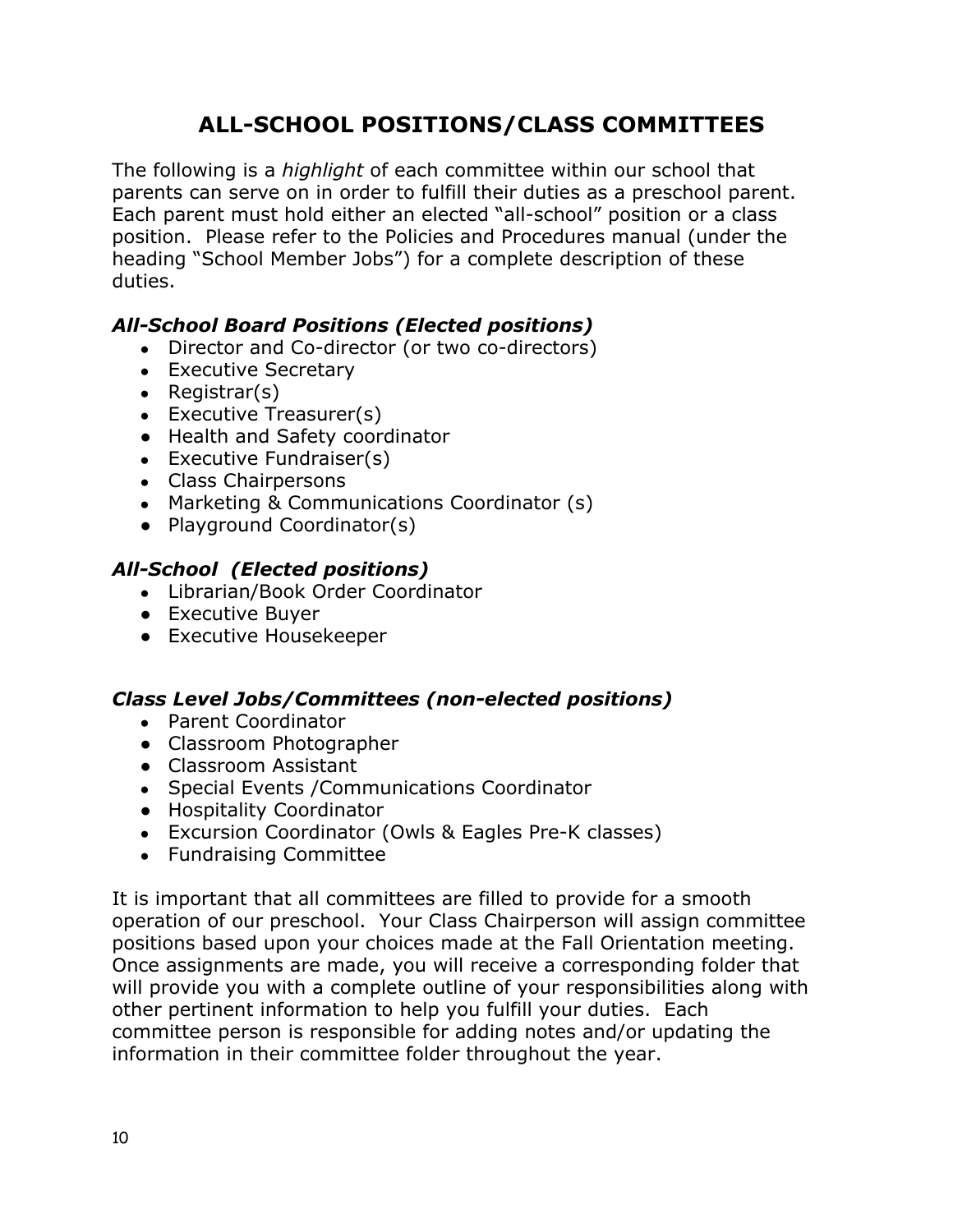# **Benson Hill Cooperative Preschool**



**Children and Parents Learning Together** 

# **Guidelines for Parents**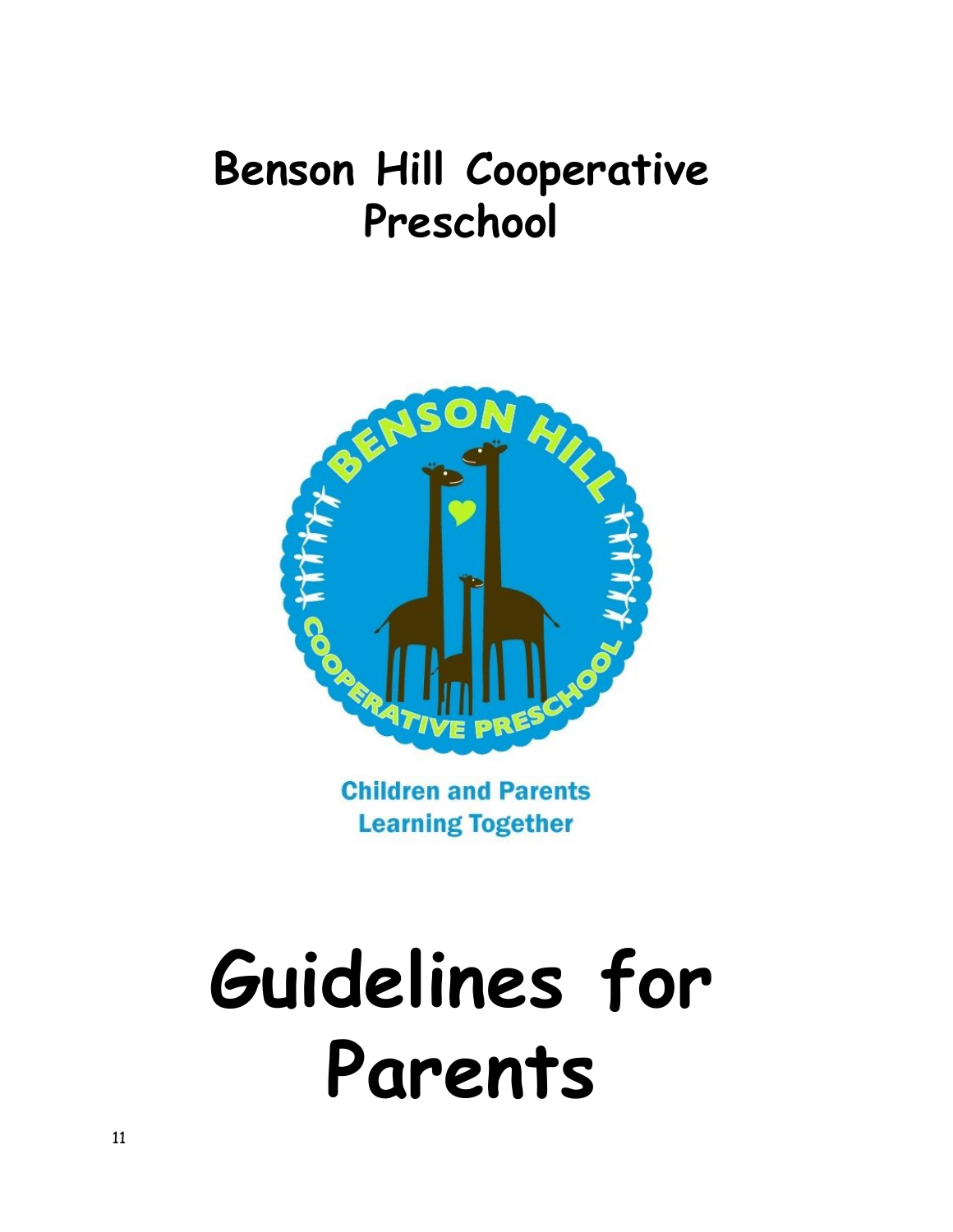# **PRESCHOOL ATMOSPHERE**

*The atmosphere around the preschool is a relaxed and friendly one. Here are some general guidelines for contributing to this atmosphere:*

- 1. It helps children settle if they can model an adult who is "settled". Sit down on the floor, a low chair, or other spot near the children's activity and be prepared to quietly listen, interact with the child and/or intervene in a situation.
- 2. When talking to a child, kneel down to his level and establish eye contact whenever possible.
- 3. Please try to keep extra talking to other adults to a minimum when inside the classroom. It is best to converse with other adults either before or after class or outside the building. Excess "chit chat" while working in the classroom or during circle time can be disruptive to the class.
- 4. If you are working in the classroom please complete any babysitting arrangements for siblings prior to opening circle.
- 5. Strive to treat all children equally, including your own, and use praise whenever possible.
- 6. Try to be aware of the whole area you are in so that you can help where you are particularly needed. **The job cards in the classroom** which describe each working parent's duties should be used as a guideline to follow while in the classroom, but feel free to pitch in where needed.
- 7. Use positive statements to redirect behavior: State what you *want*, not what you don't want:
	- *"We walk in school."*
	- *"You may have a turn when Sara is done."*

*- "The play dough stays on the table"* instead of *"Don't throw the play dough at Sue."*

*- "Blocks are for building, not for throwing."*

*- "I can't let you knock Bobby's building down--he worked hard on it. Can you build over here?"*

*- "It's hand washing time; then you may eat your snack."*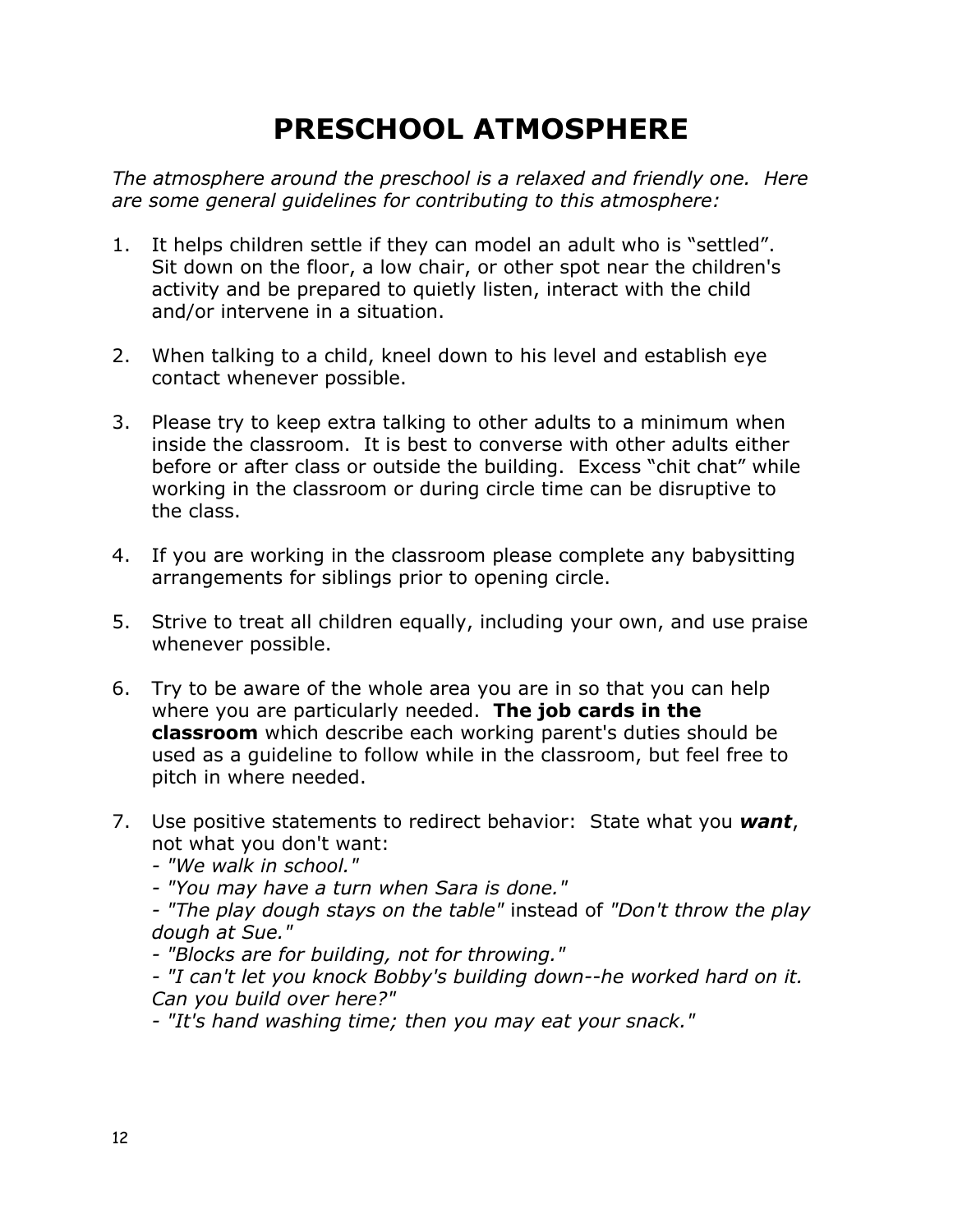- 8. Encourage taking turns:
	- "Ask George if you may have it when he is finished."
	- "Ask George which blocks you may use."
	- "Bobby would like to drive on your road. Can you show him which way to go?"
	- "These toys are preschool toys. Everyone may take a turn".
- 9. Give clear, simple directions ("It's time to...", "You need to..."). Do not offer a child a choice when there is no choice:
	- *"When the toys are picked up, we can go outside."*
	- *"It's time to go home now,"* rather than *"Do you want to go home?"*
- 10. Reinforce positive play by sitting nearby, smiling, talking or adding play materials. Encourage children to explore and experiment with the least amount of direction. Avoid hovering. Encourage children's play with verbal reinforcement:
	- *"Mark is using the red crayon." and "You cleaned up the spilled juice."* Avoid good child/ bad child behavior.
- 11. Do not be too upset by a child misbehaving. Approach her/him easily, in a friendly manner and ask the child to stop, or suggest another activity or area. In general, you may ignore much undesirable behavior unless a child is endangering herself/himself or other children.
- 12. Though the materials are sturdy, we do expect children to stop an activity that is destructive to equipment involved. Comments like:
	- *"We cannot let you do that,"* or *"That will hurt someone,"* are better than sharp reprimands like *"Stop that!"*
- 13. Be available to children for assistance when needed:
	- *Never judge an act you did not actually see.*
	- *Allow children to problem solve whenever possible.*
	- *Parent physically closest needs to intervene.*
	- *Redirect behavior that involves hurting selves, others and property.*
	- *When in doubt, consult with teacher or parent instructor.*
- 14. Anticipate aggression (it's a full-time job!). Let the aggressive child know her/his behavior is unacceptable.
	- Firmly state, *"I can't let you hit. Hitting hurts people."*
	- Then make sure the victim gets recognized for her/his feelings: *"I'm sure that hurt your arm when Sarah hit you."*
	- Encourage the victim to verbalize how he/she feels after the situation. *"It's OK to tell Sarah that you don't like to be hit."*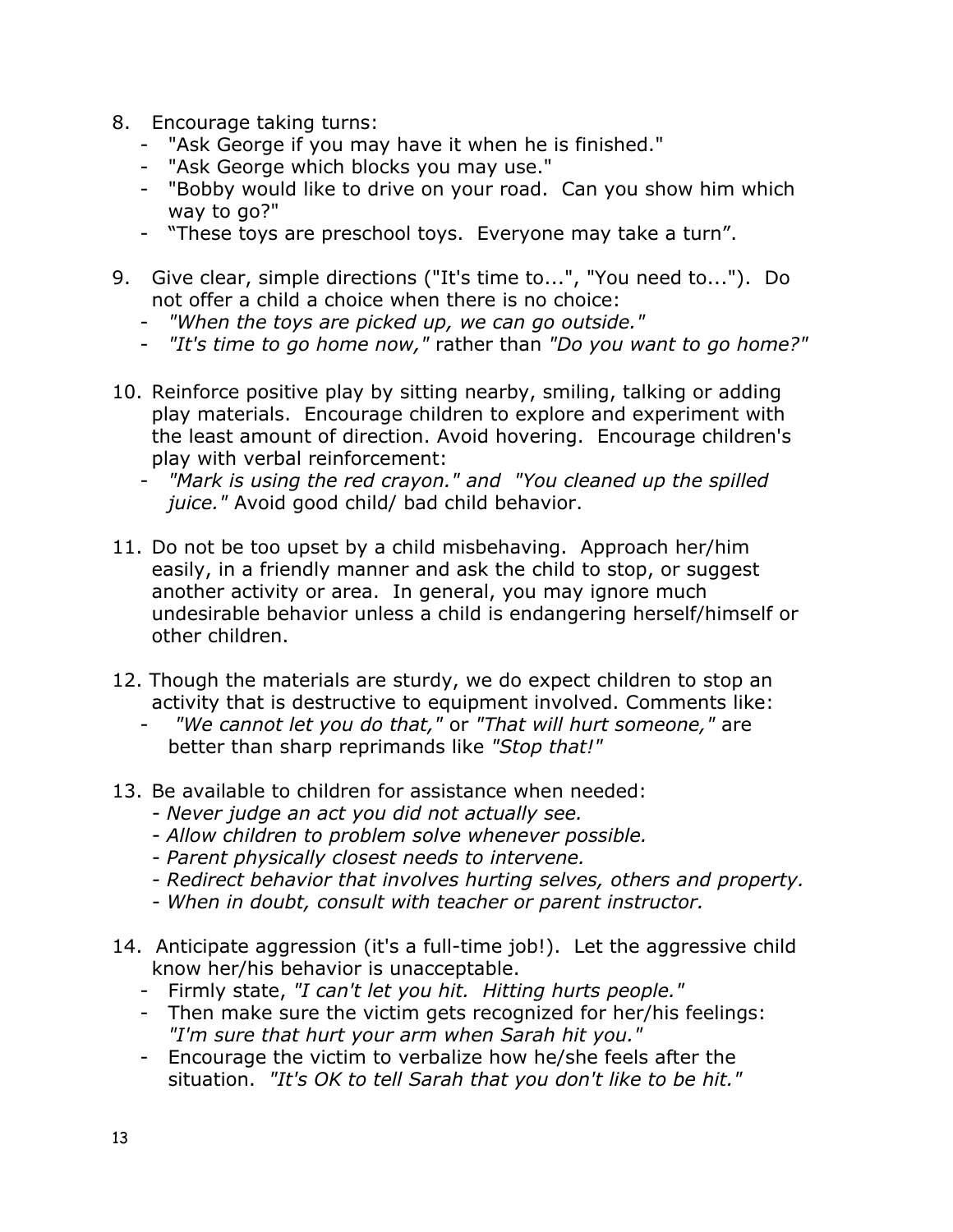- 15. Allow the children to be as independent as they are able. Keep in mind that the value of a child's discovery is more important than the finished product. Children become creative not by what they produce but by what they attempt and explore. Supportive statements let children say something about their project if they want to but don't pressure them into explanations. Ask supportive questions such as:
	- *- "You have worked very hard. What did you use to make this?"*
- 16. Comments about how nice a color is or what an interesting pattern the child has made is more appropriate than questions like *"What are you making?".* It is also important to avoid making models for the children. Some descriptive comments include:
	- *"Tell me about your picture"*
	- *"I can see that you worked hard to cover the whole paper."*
	- *"That yellow and red look good next to each other."*
	- *"Those dots make it look like your brush was dancing on the paper."*
- 17. When printing a child's name on paintings or other materials, always capitalize only the first letter.
	- For example: **J**ohn / **M**ary

18. Encourage the children to do self-help tasks for themselves as much as possible such as zipping their coats, pouring their own juice, cleaning up their spilled juice, and/or putting away play equipment or materials when they are through.

19. Activities are more enjoyable when a child does not have to worry about "getting dirty". Therefore, we suggest that you dress your child in comfortable, easy to care for clothing so he/she will be free to join in all activities, indoors or outdoors. Although we provide paint aprons for each child, clothing for children (as well as the working parents) should be washable. We strive to be careful, but you will both invariably go home with paint, paste, etc. on your clothing at some point during the year! Also, please dress your child for inclement weather for outdoor play and/or field trips.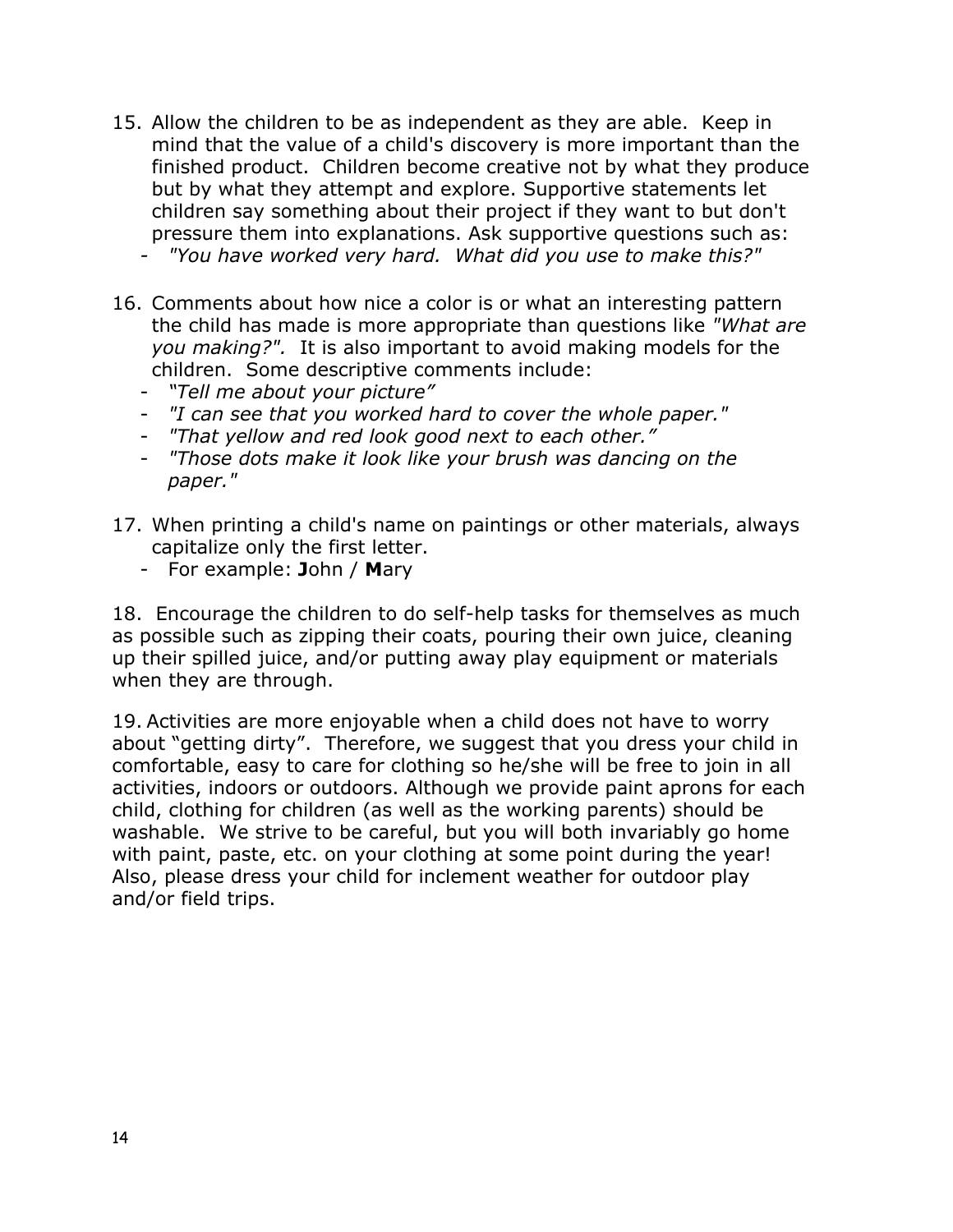#### *Circle Time:*

Children may have choices at circle time: They may come to circle, sit at a table and watch, or sit quietly in the book area and read a book. They may not play with the toys or other equipment.

When children are talking or being disruptive during circle, it helps to sit between the two who are talking. A gentle reminder also helps:

- *"I know you are happy to see your friend today. How about if you and Ann sit together at snack time and talk then?"*
- "*It is Teacher Linda's turn to talk. Can you hear what she is saying?"*

Feel free to hold a child on your lap, if he/she wishes it.

#### *Clean-up Time:*

Offer a choice as often as possible:

*- "Which blocks do you want to pick up?"*

*- "Do you want to stack them or hand them to Bobby while he stacks?"*

- *"Do you want me to help you or do you want to do it alone?"*
- *"Are you strong enough to put the trucks up?"*
- *"Please put this on the shelf for me. Thank you!"*
- *"Playtime is over--it is time to make our cupboard neat."*
- *"Playtime is over. We can play with this toy again next time we are at preschool."*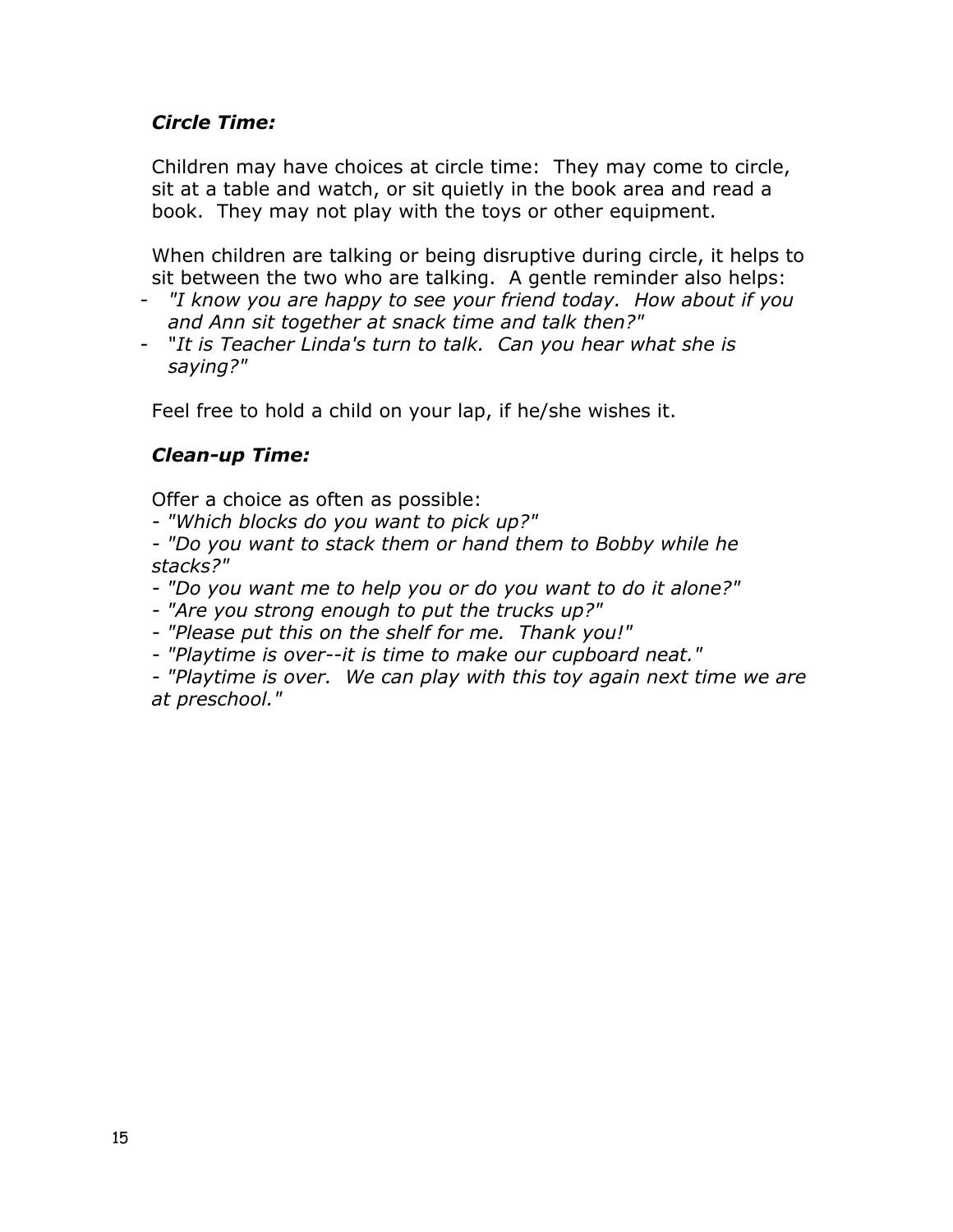#### "**SANITY SAVERS" What Do You Say To Children,** *by Dorothy Brethouwer*

*When you want to do something and they are resistant?*

**Not This:** You have to do it. You're a bad boy/girl.

**Try This:** Everyone's coming to circle now. I'll go with you. Let's go over to the story. You take one chair and I'll take another.

*When children are fighting and you are afraid someone will get hurt?*

**Not This:** You must not fight. Only naughty boys/girls fight.

**Try This:** Separate the fighters. Try saying, "You seem to be very angry. What happened to make you so angry?" (See if the children will verbalize their anger.)

*When a child starts taking some blocks from a pile that another child is using and you see that a conflict is inevitable?*

**Not This:** Don't touch that pile of blocks!

**Try This:** Why don't you ask Robert if you may use some of his blocks?

*When a child uses inappropriate language?*

**Not This:** That's dirty talk. Nice people don't use those words. **Try This:** Ignore it unless it persists. Then say, "We do not use those words in school." Change conversation to another topic.

*When children shout instead of normal voices?*

**Not This:** Stop shouting! You'll break my eardrums!

**Try This:** Try to speak more quietly just like I am. I can hear you much better.

*When a child whines to get attention?*

**Not This:** Stop whining!

**Try This:** Try to ask me in a voice that I can understand. It's hard for me to understand you when you cry.

*When a child "becomes limp" as you are walking together and you find yourself dragging him?*

**Not This:** Get up and get moving!

**Try This:** I can't hold your hand when you are down on the floor so if you're going to do that I'll have to let go and go by myself.

*When a child who is angry tips over all the chairs in the room?*

**Not This:** I'll pick them up for you.

**Try This:** You need to put all the chairs back on their four legs just as they were. Come, and let's do it together.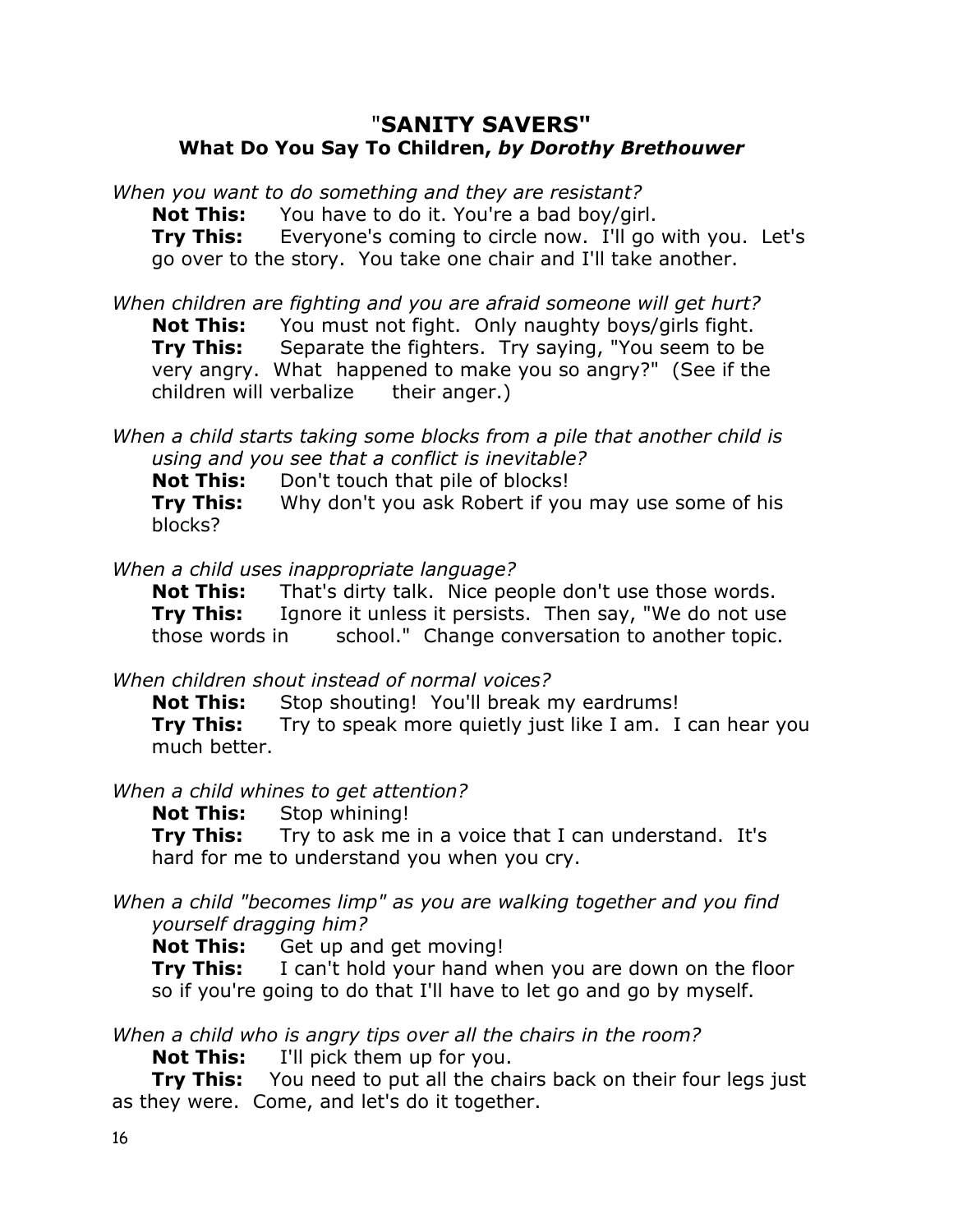## **SNACK TIME**

Snack time for the preschoolers is more than just a time to eat – it is an integral part of the overall preschool curriculum. We can use this time to emphasize good nutrition and eating habits, but it can also be utilized as a way to enhance social skills, self-help skills, small muscle coordination and language development. Anytime we are able to incorporate child participation into snack preparation we will increase and enhance their overall learning experience.

Keep in mind that snacks do not need to be complicated to be tasty and nutritious to children. *WE ARE A NUT-FREE FACILITY!*

#### *● The following are suggestions for appropriate snacks:*

#### **Hummingbirds & Sparrows**

Soft fruits (banana chunks, melons) Apple wedges (thinly sliced), Orange sections Raisins, applesauce Rice cakes Cereal Yogurt Crackers, graham crackers, goldfish crackers, puffs Cheese – string or cubed Pretzels Shortbread & other soft cookies

#### **Owls & Eagles Pre-K**

Most all fruits (avoid whole cherries & grapes with seeds) Vegetable sticks (thinly sliced) Raisins, applesauce Rice cakes Cereal Yogurt Crackers, graham crackers, goldfish crackers, animal crackers Cheese – string or cubed Pretzels, popcorn Bagels/crackers with flavored cream cheese Shortbread & other soft cookies

Water is provided in class.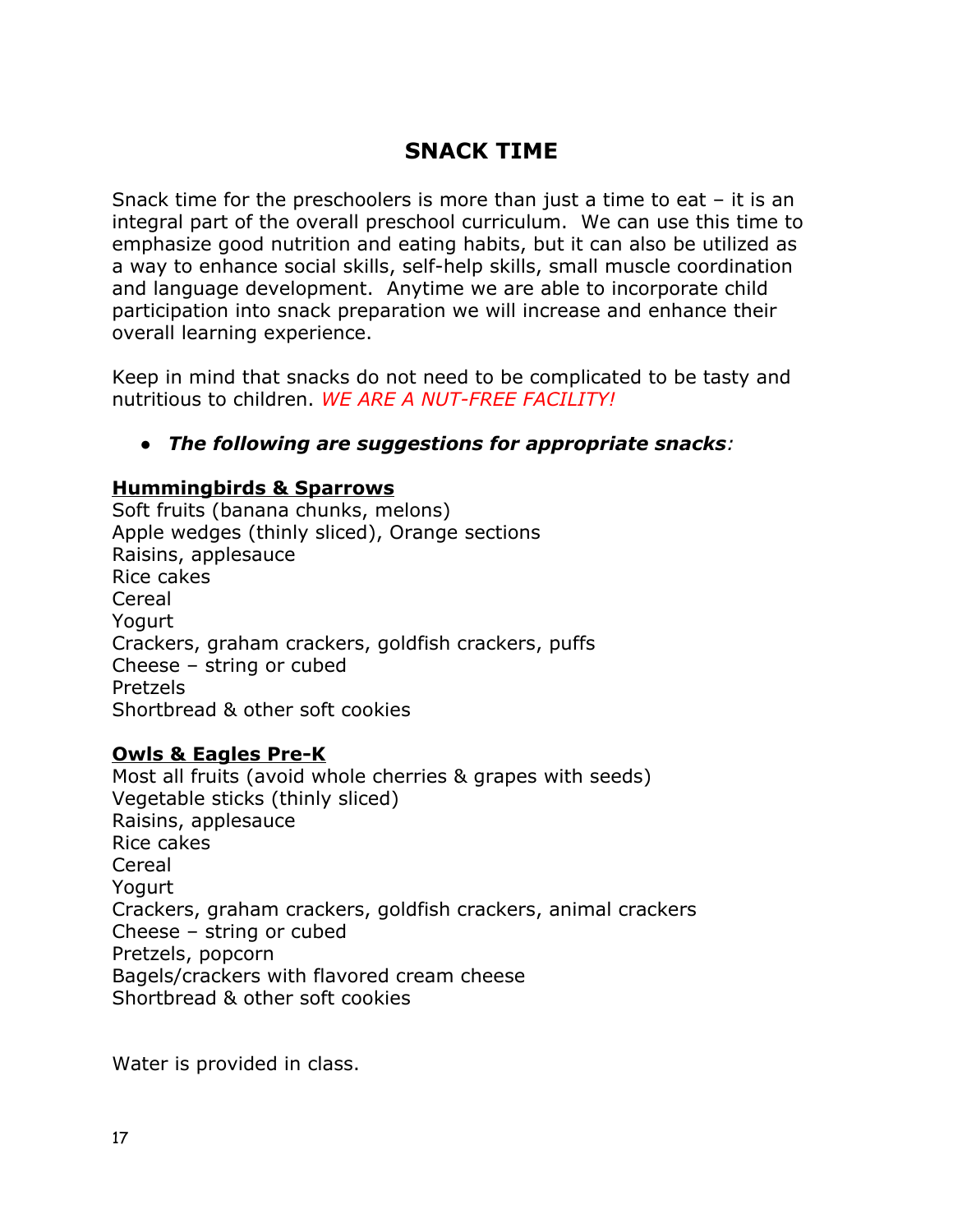- **You will want to evaluate and/or AVOID the following foods** (especially in the younger classes) because these are common "choking" foods:
- hard candy, whole hot dogs, whole large marshmallows, popcorn (younger kids), tortilla chips
- whole grapes, whole cherries, hard cookies, raw vegetables, thick sliced fruits, raw peas.
- **● Please avoid any food containing peanut butter or peanut oil due to the possibility of severe allergic reaction in some children.**
- Parent coordinators will list allergies on the snack/work schedule and allergies will also be included on children's snack mats.

*\*\*\* If your child has a restricted diet, please discuss your child's needs with your teacher and class chair and post restrictions in the classroom. This is especially pertinent if your child suffers from allergies to certain types of foods (please refer to our Allergic Reaction Policy under the heading "Health and Safety Procedures" and be sure to have filled out an [Allergy Action Plan\)](http://docs.wixstatic.com/ugd/9ab5a4_1a5ce824bbfa49cea26d13fd7b0170aa.pdf). \*\*\**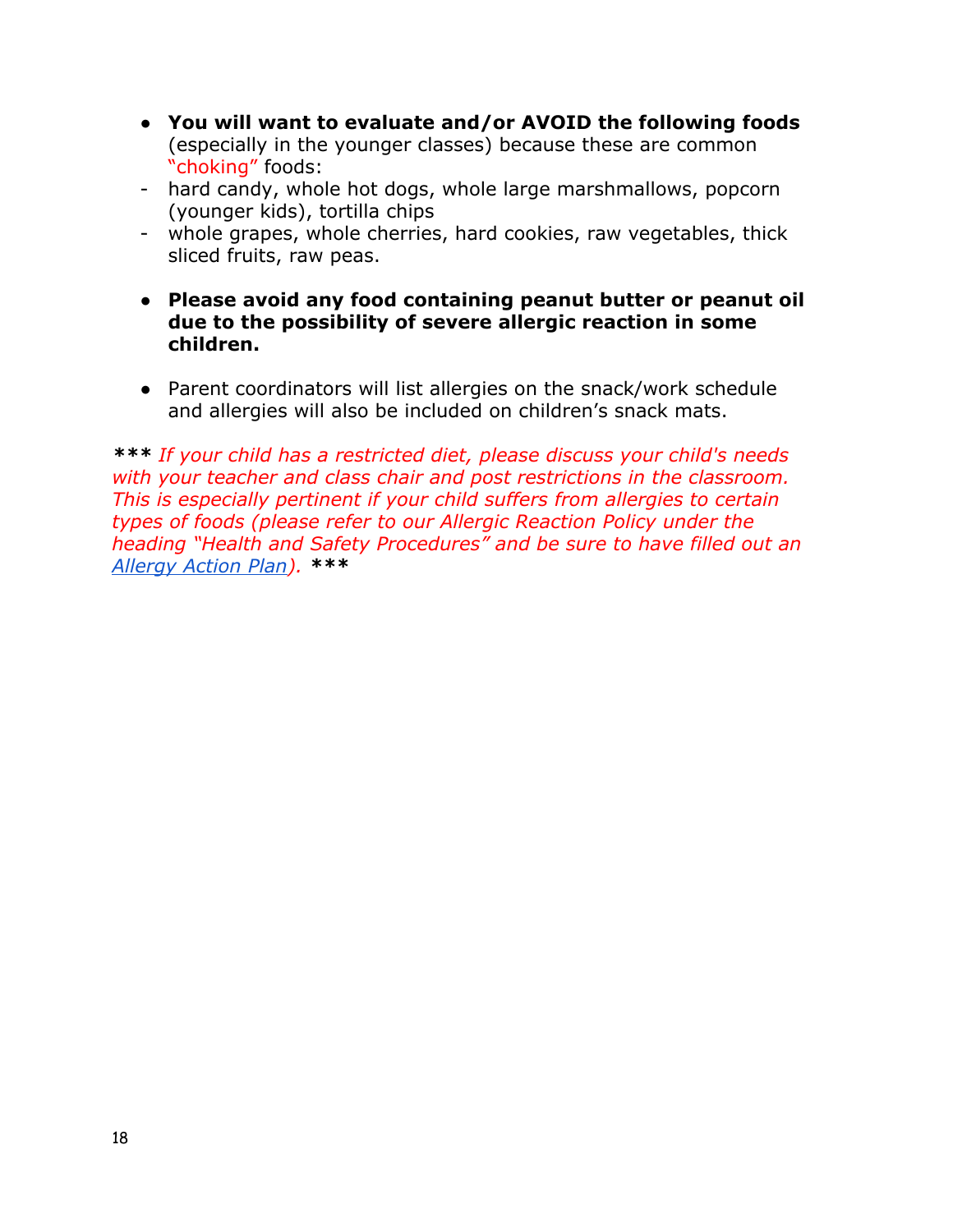# **HEALTH AND SAFETY PROCEDURES**

Preschool children are often a reservoir for communicable diseases. Outbreaks of communicable diseases are, therefore, inevitable at our preschool. The following is a guideline of "common sense" procedures for you to follow to help minimize the effects, frequency and severity of outbreaks at our school.

#### *Hand Washing Policy*

Hand washing is the single most important method in reducing disease transmission. The number of "germs" on our hands is tremendous! In accordance with the communicable disease policy, hand washing is to be done by adults and children:

BEFORE:

- entering the class
- meal preparation
- eating

AFTER:

- toileting
- nose blowing

- whenever contact with another person's body fluids occurs. (The term body fluids includes blood, urine, feces, vomitus, respiratory secretions [i.e. nasal drainage], saliva and all drainage from the skin).

This will help to decrease disease transmission at our preschool, and it will teach an important life skill to the children.

#### *Effective hand washing includes several key elements:*

- 1. Clean, running water to wet the hands
- 2. Soap to cleanse
- 3. Friction caused by rubbing the fronts, backs and in between the fingers of the hands (10 seconds of scrubbing is recommended) to lift the microorganisms to the surface
- 4. Rinse with running water
- 5. Dry with a clean, unused towel, preferably a paper towel.

*\*\*An alternative hand washing procedure during class time is to use one disposable wipe for each child, discarding it after the child has thoroughly wiped their hands or to use cleansing hand gel.*

The thoroughness of hand washing by the children will vary according to their developmental level and abilities. This is okay. Our goal is to do the best job possible for each child keeping in mind that as the children grow, their technique will improve.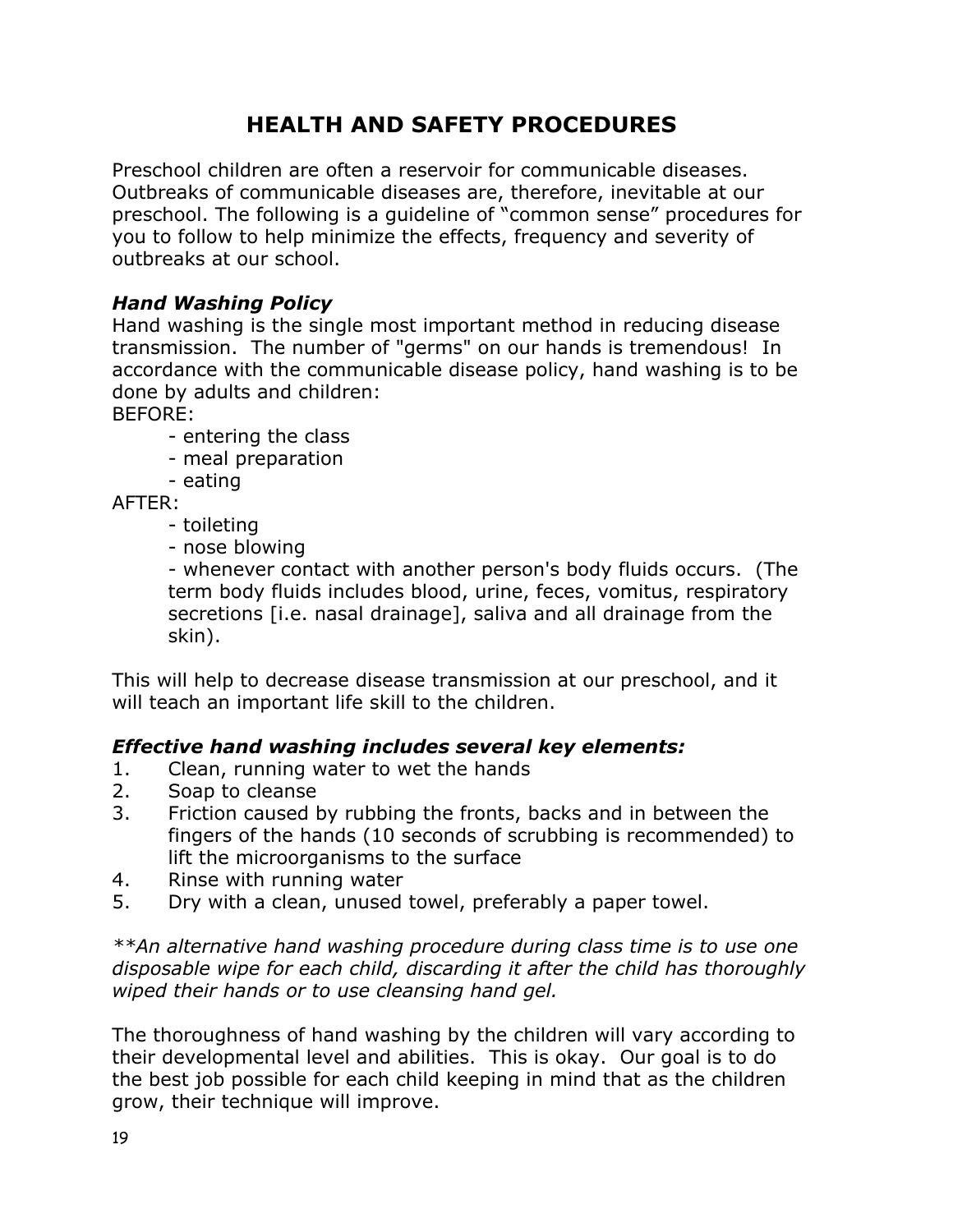**It should be noted that the purpose of the common water buckets and the common towels in the classroom is to remove paint and dirt only; they are not appropriate for cleaning hands before meal preparation, etc. We will use the sinks in the bathrooms or disposable wipes for this type of hand washing.**

#### *Illness Guidelines*

It is extremely important that your child not come to school unless he/she is free from illness. One sick child can quickly spread their illness to the other members of the preschool. The following are some *guidelines* to help you decide whether or not to keep your child home.

#### 1. **Do not send your child if he/she:**

- Has a fever (99.9 orally); they should be fever-free for a full 24 hours.
- Has a persistent, discolored runny nose; an occasional clear run is acceptable.
- Has a heavy, croupy cough.
- Has an ear infection, unless the child has been on an antibiotic for a full 24 hours.
- Has a sty or other contagious eye infection.
- Is overly tired and is just not acting "normal."
- Has, or has been exposed to, a known communicable disease (i.e. chicken pox).

\*\*\*If a child arrives at school with any of the above symptoms or develops them while at school, we will call you or your emergency number and request that your child be picked up.\*\*\*

- 2. Please prepare your child daily for outdoor play as all children are expected to go outside (weather permitting) *Exceptions:* If it is raining or snowing, if it is unusually cold and the child chooses to come in, or if the child is recuperating from a serious complication.
- 3. Do not bring sick children to class. *If you are a scheduled working parent and your child becomes ill before class time please find a substitute to work for you.*
- 4. If your child has allergy signs that are chronic, please let the teacher and parent instructor know so that your child's allergy is not mistaken for another illness. If your child has a food allergy, it is imperative that you submit an [Allergy Action Plan](http://docs.wixstatic.com/ugd/9ab5a4_1a5ce824bbfa49cea26d13fd7b0170aa.pdf) and discuss your child's needs with your teacher, parent instructor and other class members.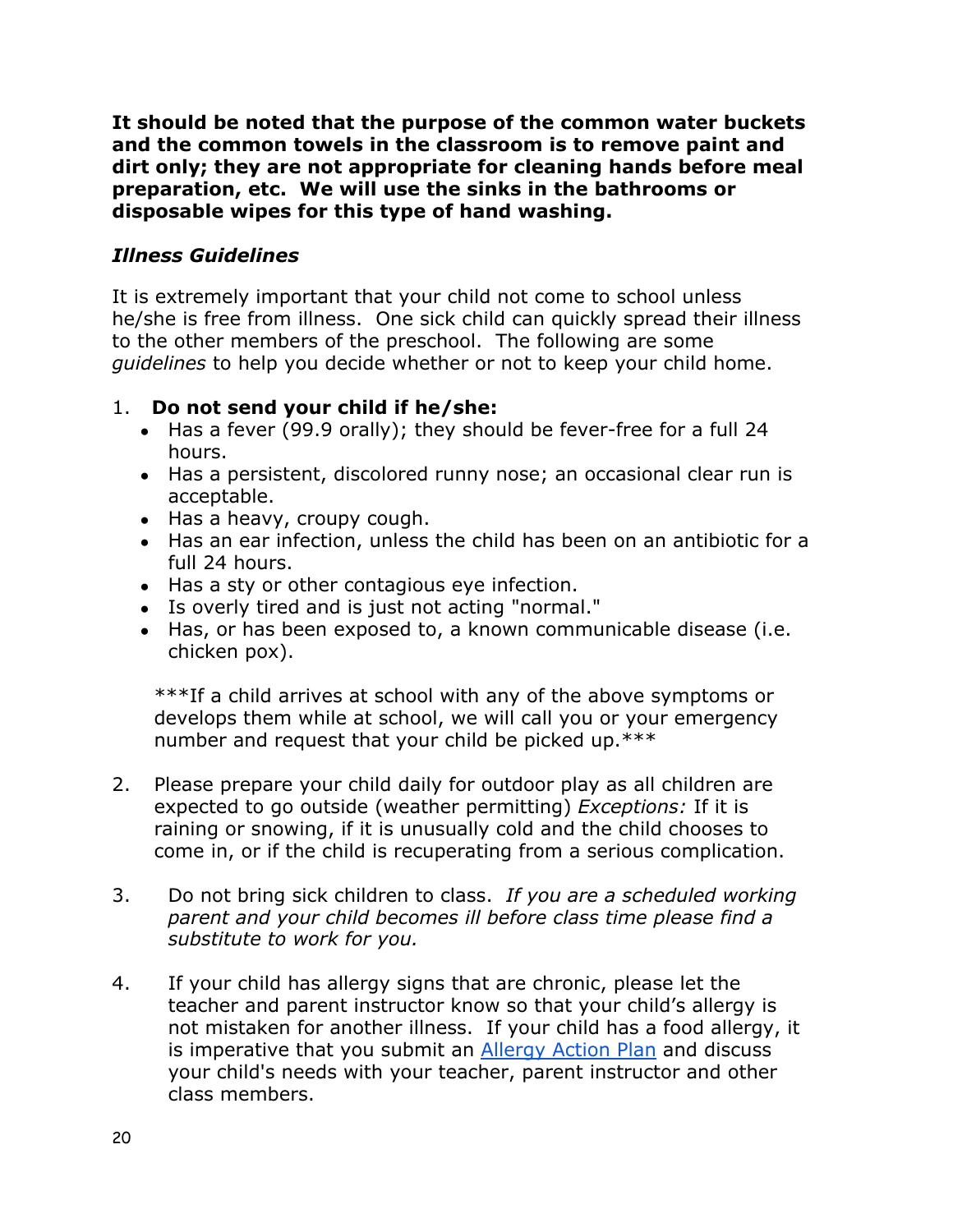- 5. Non-immunized children need to be kept at home if there is an outbreak of a disease that they are not immunized against. For example, if there is an outbreak of measles in Renton or Kent, children without a measles vaccine have to stay home even if there is no active case of measles at Benson Hill Cooperative Preschool.
- 6. If your child contracts or is exposed to chickenpox, head lice or any other easily transmitted health condition (pink eye, strep, etc.), advise the school immediately (usually your class chairperson). Names will be kept confidential, but it is important for all parents to be advised of possible exposure so they may watch for symptoms in their child.

#### *Injury Procedures*

In the unlikely event that your child becomes injured while at preschool be assured that we will comfort and care for your child to the best of our abilities until you arrive. The following is a general outline of our injury procedures:

- 1. The teacher and/or parent education instructor will be informed immediately. Both persons are certified in CPR and First aid and will assess the situation to determine which steps need to be taken.
- 2. If the injury warrants any attention other than basic TLC (ie: putting a band aid on a cut, washing a boo-boo away, etc) the parent will be contacted as soon as possible.
- 3. If necessary, 911 will be contacted. Either the teacher and/or parent education instructor will remain with the child until his/her parent arrives.

Any head injury or accident considered to be extensive will result in a phone call to the child's parent to advise them of the situation – even if the child seems fine and has chosen to participate in regular preschool activities again.

All injuries will be documented in the *Incident Report* section of the Risk Management notebook, including the date, time, description of the accident/injury and the person attending to the child.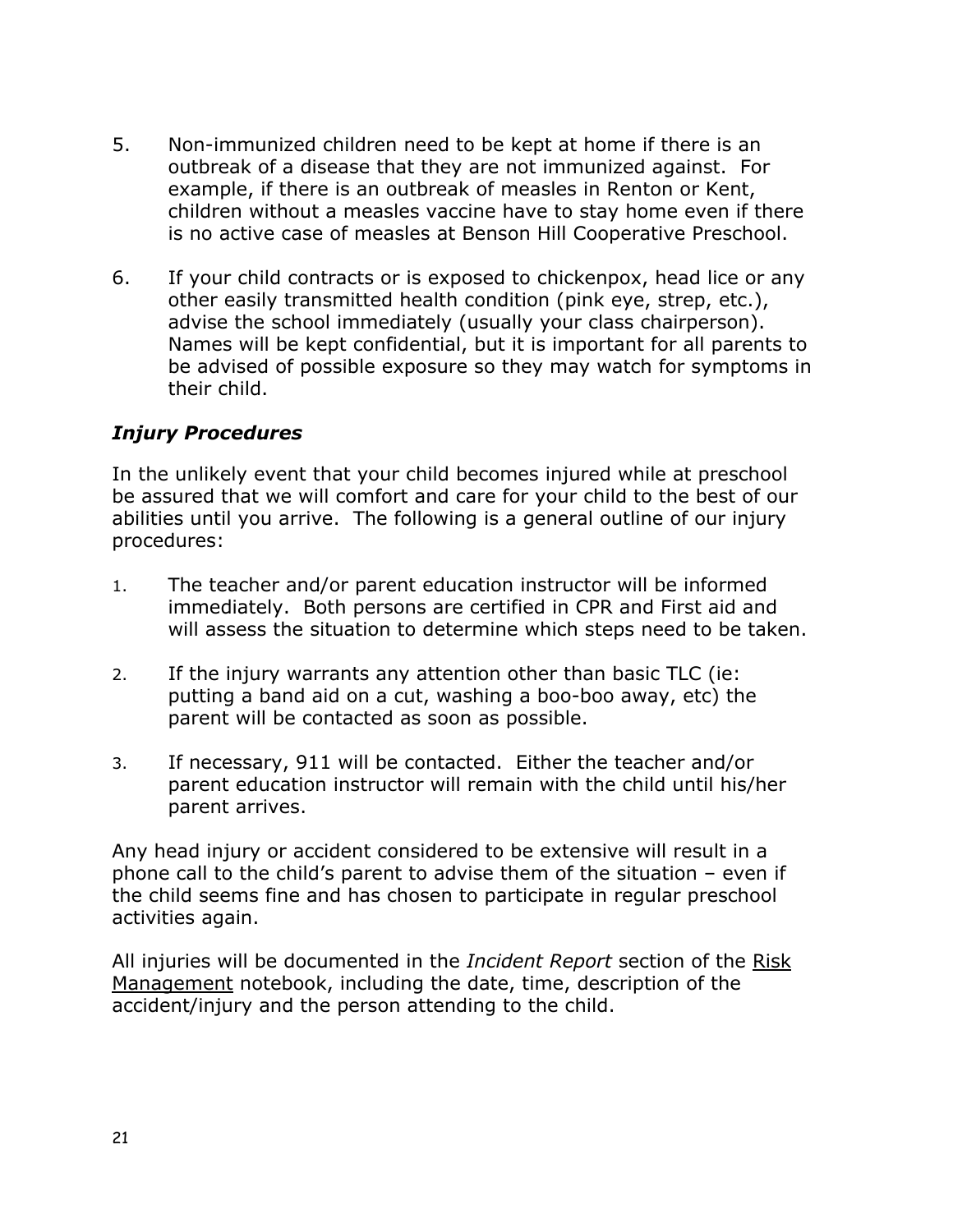#### *Administration of Medication Policy*

Medications will not be given unless a child has a chronic or life-threatening condition (such as asthma or severe allergies) and the parents have signed a release permitting the administration of such medications. If the parents sign a release, the teacher shall:

- 1. Give prescription medications as authorized, in writing, by a physician or other person legally authorized to prescribe medication;
- 2. Accept prescribed medication from the parent, in the original container labeled with the child's name, date prescription was filled, expiration date, and legible instructions for administration;
- 3. Assure that the prescription medication is stored properly; and
- 4. Keep a record of prescription medication disbursed and provide a copy for the parent.

#### *Allergic Reaction Policy*

Allergic reactions range from mild hives to severe life-threatening (anaphylactic) shock. Therefore, we must be aware of existing allergies in the preschoolers and the actions we should take.

At the start of the school year each parent will fill out a *Medical Consent* form and an Allergy Action Plan which includes allergy information. The Class Chairperson will review this form for existing allergies. If there are existing allergies, the Class Chairperson will consult the parent/guardian to determine the severity of previous allergic reactions, symptoms the child displayed, and the usual treatment the child requires. This information will be included in the Teacher's file and posted in the classroom. The Class Chairperson and parent will inform the other parents/guardians and teacher of the child's allergy history in order to prevent an allergic reaction.

**Severe allergic reactions** develop rapidly, usually within 20 minutes. Symptoms may include hives, swelling of the face and neck, difficulty breathing, and wheezing. Be aware of runny eyes, runny nose, pulling at the neck muscles for breathing. Be sure to question the child regarding what you are observing. These types of reactions require a call to 911. **Mild allergic reactions** take longer to develop and include symptoms such as headache, nausea, and a tight feeling in the chest.

Information regarding the child's allergies enhances our awareness of the child's needs. It **does not** presuppose that Benson Hill Co-op working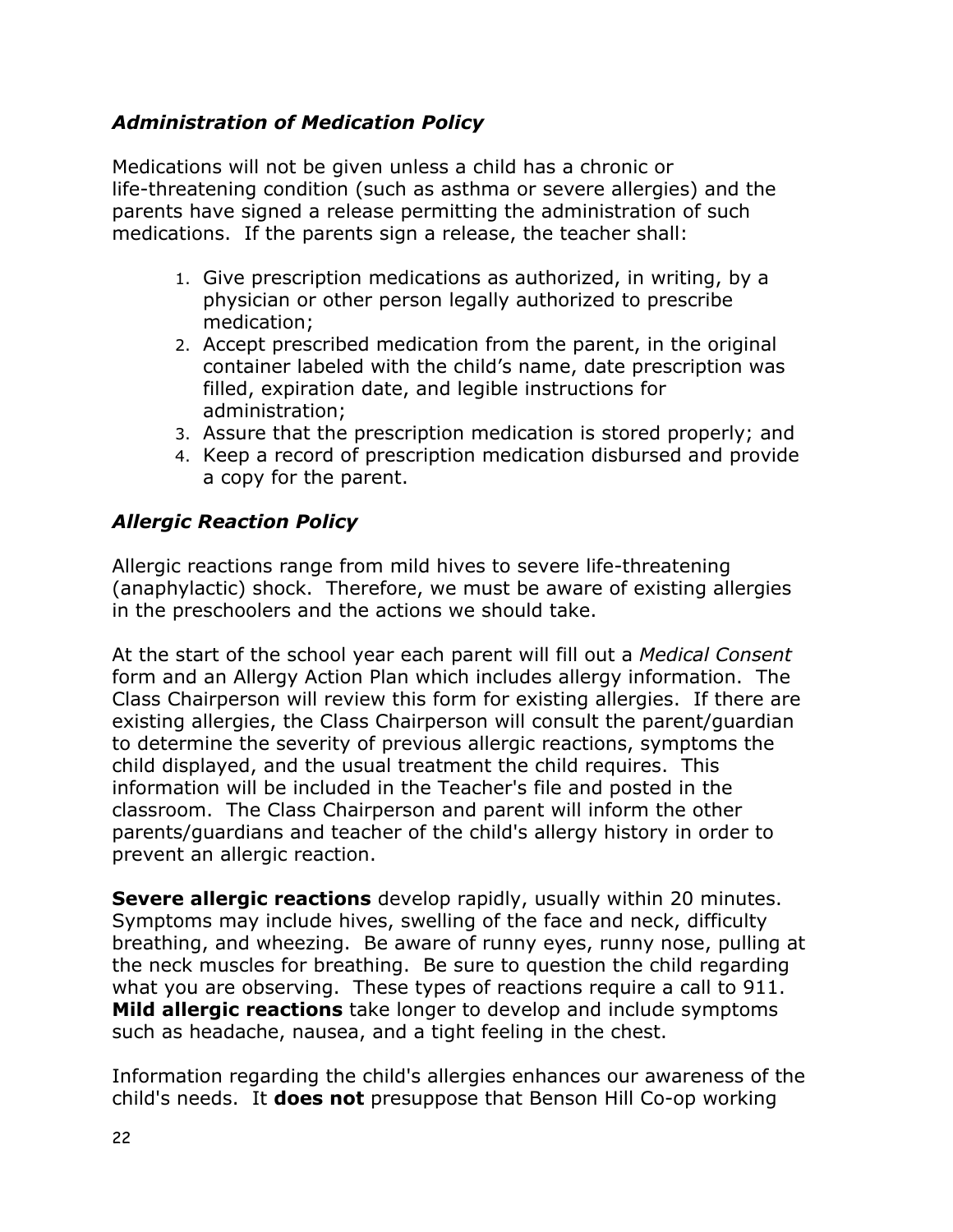parents or teachers will initiate treatment; we cannot give treatment unless the parents have given consent in the Allergy Action Plan. We will notify the parents as soon as possible and call 911 if the reaction warrants medical care.

#### *Blood Borne Pathogens (HIV, Hepatitis B, etc.)*

Extra precautions are necessary whenever handling body fluids. The term body fluids includes blood, urine, feces, vomitus, respiratory secretions (i.e. nasal drainage), saliva and drainage from skin lesions, cuts or abrasions. Contact with body fluids presents a risk of infection from a variety of germs ranging from the common cold to Hepatitis B and HIV. Many germs including HIV and Hepatitis B may be carried by individuals who have no symptoms of illness. In fact, transmission of disease most often occurs from unrecognized carriers because precautions were not taken. These germs are present among all ages, races, socioeconomic groups, and hetero/homosexual populations. They are equal opportunity pathogens.

Therefore, in accordance with the Center for Disease Control and OSHA's guidelines for universal precautions, **WHENEVER TOUCHING ANOTHER PERSON'S BODY FLUIDS (ESPECIALLY BLOOD), GLOVES SHOULD BE WORN.** Gloves are provided in parent aprons and in the first aid kit, which is located in the "confetti" cabinet in the classroom. There are also gloves in the teacher's field trip bag. If gloves are used, please dispose of them properly in the wastebasket and replace them with clean gloves.

**HAND WASHING AFTER CONTACT AND AFTER REMOVING GLOVES, IS MANDATORY.** *Exception:* When dealing with your own family members whom you know to be disease free, these precautions may be waived; otherwise, to protect the caregiver and the recipient of care, assume the possibility of infection and wear gloves.

If unanticipated direct skin contact with body fluids occurs, be sure to wash all affected skin areas with soap and running water for a minimum of 10 seconds.

Disposable items (gloves, cleaning sponges and towels) shall be deposited in a plastic bag, which shall then be placed in a second bag and put into the garbage. Also, please remember to place used tissues in a wastebasket, not in apron pockets.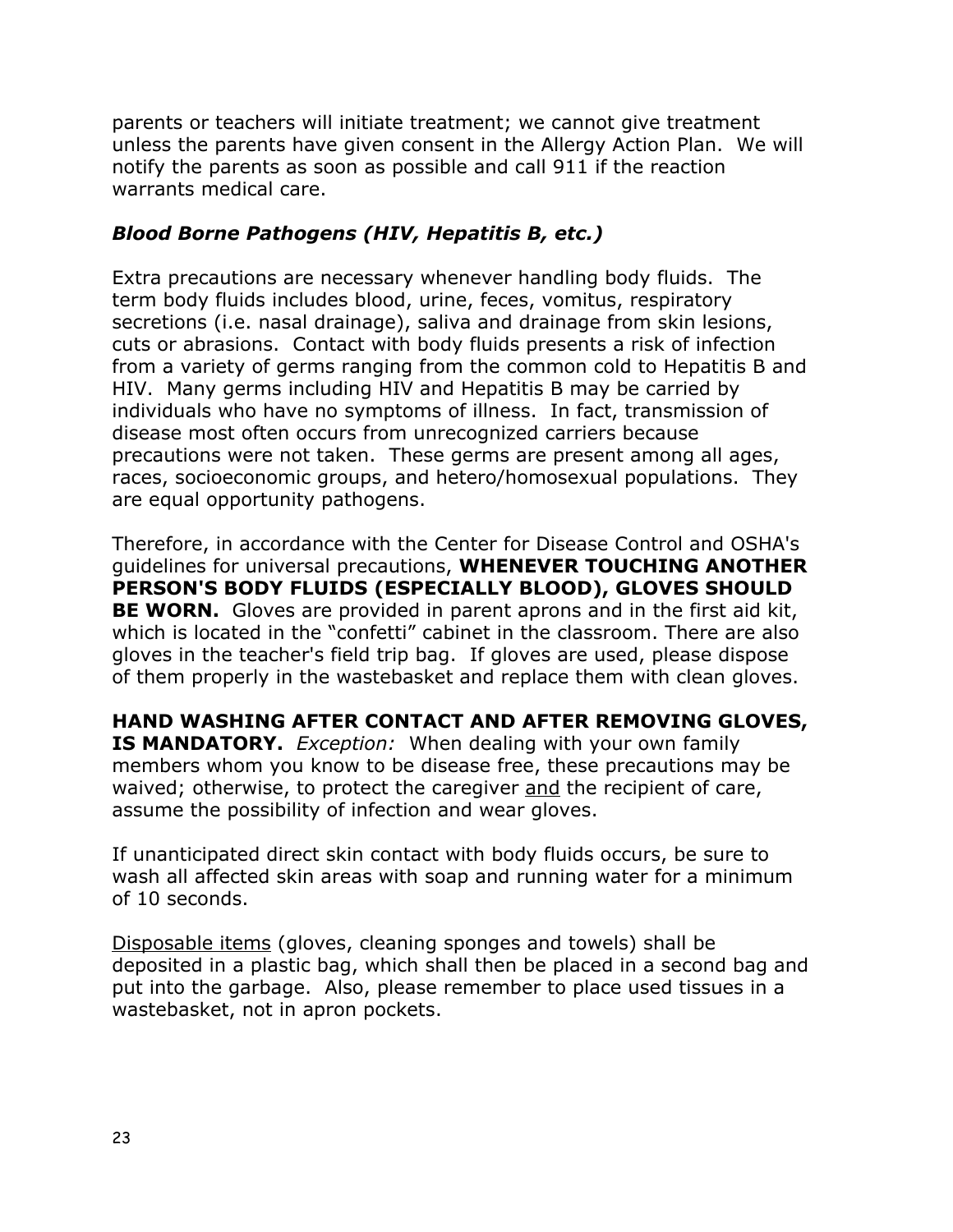## **EMERGENCY PROCEDURES**

#### **Earthquake Guidelines** *During an Earthquake*

#### At the first indications of ground shaking, stay calm. **If inside:**

Never dash to an exit. Most injuries occur as people are entering or leaving buildings.

Move away from windows, shelves, heavy objects, and furniture that may fall. If in the kitchen, turn off the stove.

Take cover under a table or desk, or move to an interior wall or corner. Doorways have traditionally been regarded as safe locations, but be aware that doors may slam shut during an earthquake.

Kneel, bend head close to knees, cover sides of head with elbows, and clasp hands firmly behind your neck. Putting a jacket over your head is useful too.

Stay under shelter until the shaking stops. Talk calmly to the students.

#### **If outdoors:**

Move to an open space, away from buildings and overhead power lines.

Lie down or crouch low to the ground, since your legs will not be steady.

Keep looking around to be aware of danger that may demand movement.

#### **If driving:**

Stop the car away from power lines, bridges, overpasses and buildings.

Children should remain in their seats and be told to hold on.

If the quake has been severe, do not attempt to cross bridges or overpasses that have been damaged.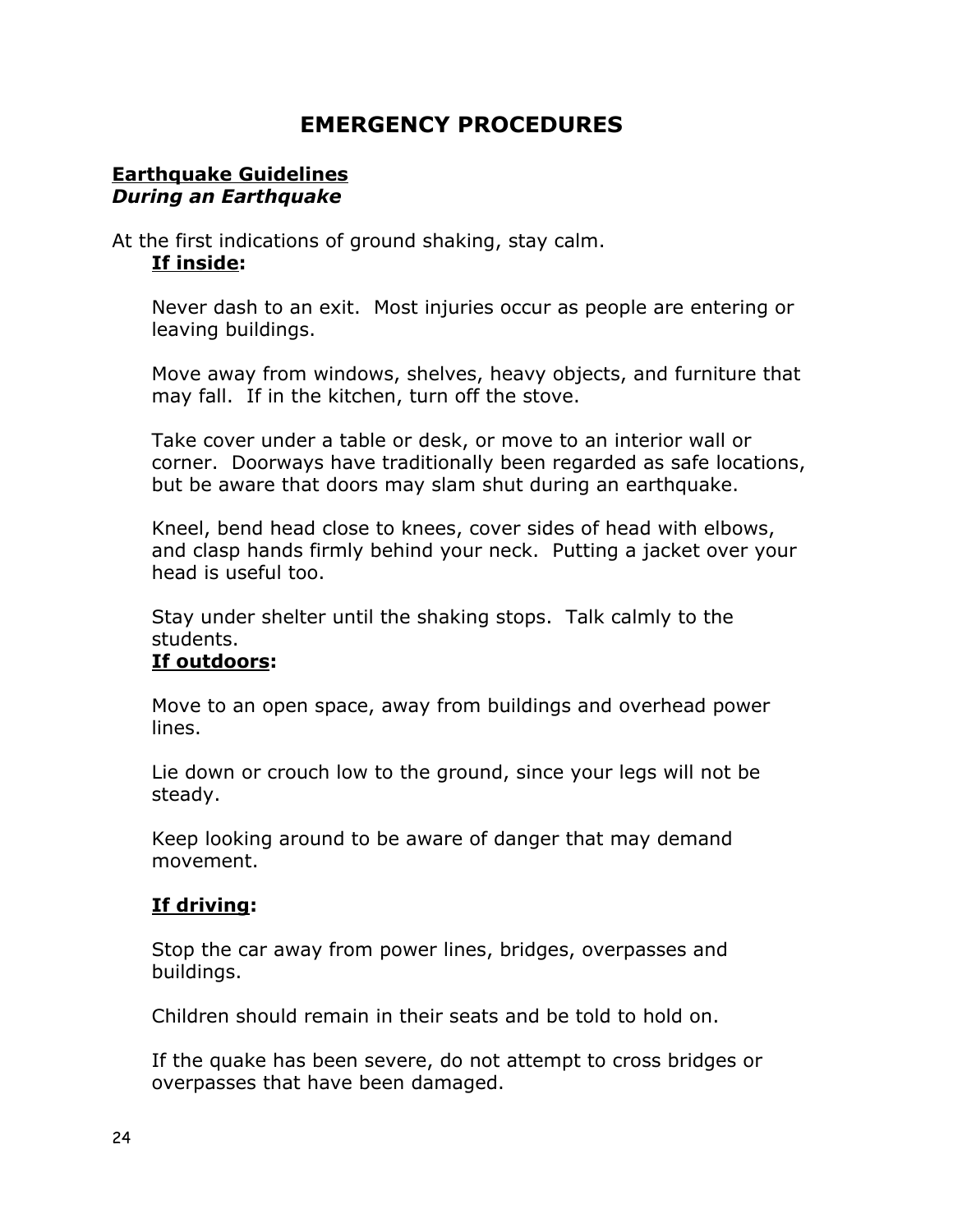#### *After an Earthquake*

#### **Evacuation Procedures:**

Evacuation is necessary immediately after a quake because of risk of explosion and fire triggered by the quake. The teacher will begin evacuation, taking the emergency supplies kit with her as well as the day's attendance sheet.

Parents will assist with evacuation of children and carrying of the first aid kit, the emergency supplies kit, and other earthquake supplies. There may be considerable debris en route.

If major injuries have occurred, one adult should stay with the injured. All others should evacuate. Minor injuries can be cared for after the evacuation.

Proceed to a safe assembly area. Be prepared for aftershocks and the need to drop for cover en route. Account for all students. Take roll periodically throughout the disaster period. Provide all students with identification. The teacher will write each student's name on his/her skin with a permanent marker.

Calm and reassure frightened students. Attend to first aid needs and record injuries. Locate missing students and adults. Try to coordinate this with any church staff/ members at the site.

Keep records of students released (to whom, time, address, and phone number of parent).

1. No student will be dismissed from school unless a parent (or individual designated by a parent) comes for him/her.

2. No child will be allowed to leave with another person, even a relative or baby- sitter, unless we have written permission to that effect or that particular person is listed on the student's *Regularly Authorized Adults* form in our files.

3. All parents or designated parties who come for students must sign them out at a release station.

4. Please do not call the school/church. We must have lines open for emergency calls.

The teacher will stay with children while other adults attend to safety factors, communication, shelter, etc.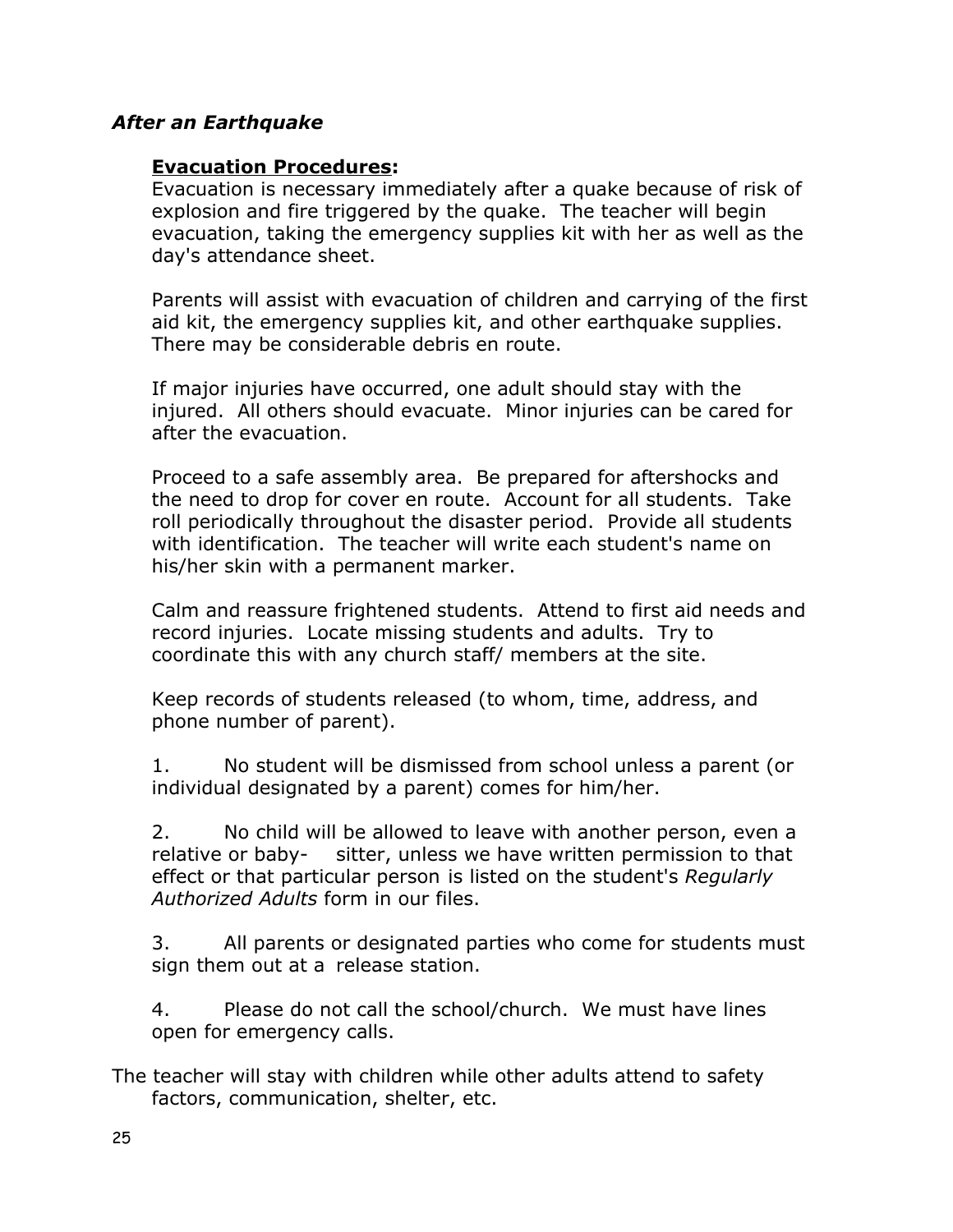#### **Check for Safety:**

- Check for gas, water, sewage breaks and shut off if needed.
- Check for downed electrical line shorts; turn off power if needed.
- Extinguish small fires before they get out of hand.
- Seal off and indicate area where hazardous materials have spilled.

#### **Establish Communications with the Outside World:**

• Turn on portable radio (in emergency supplies kit). Listen for instructions.

*Do not* use telephone except for life-threatening emergencies for the first two hours after the earthquake.

#### **Long-Term Activities:**

Do not have the class re-enter the building unless it has been determined to be safe.

- Set up shelter.
- Prepare water: 10 drops of Clorox per gallon of water.
- Ration food.
- Provide diversion for children (games, songs, etc.).

After the first two hours, attempt to locate parents and an emergency reference person for remaining children. Allow children to talk about their feelings.

#### **Earthquake/Fire Drills**

We perform practice fire drills in the Owls and Eagles classes. Earthquake drills are to be practiced at least once every three months in the same classes.

The teacher will instruct the children on proper emergency evacuation procedures. During a fire drill please accompany the children outside by walking quietly and orderly to the "sport court" as instructed by the teacher. If you are a working parent or are staying in class to observe, please sign yourself in prior to class. The sign in sheet is used to account for all persons in the building during a drill or actual emergency evacuation.

#### **Intruder/Active Shooter Guidelines**

#### *For unknown persons or intruder:*

If at any time you are dealing with a person about whom you feel uncomfortable or are fearful for your safety or the safety of others, then you may be faced with an intruder situation.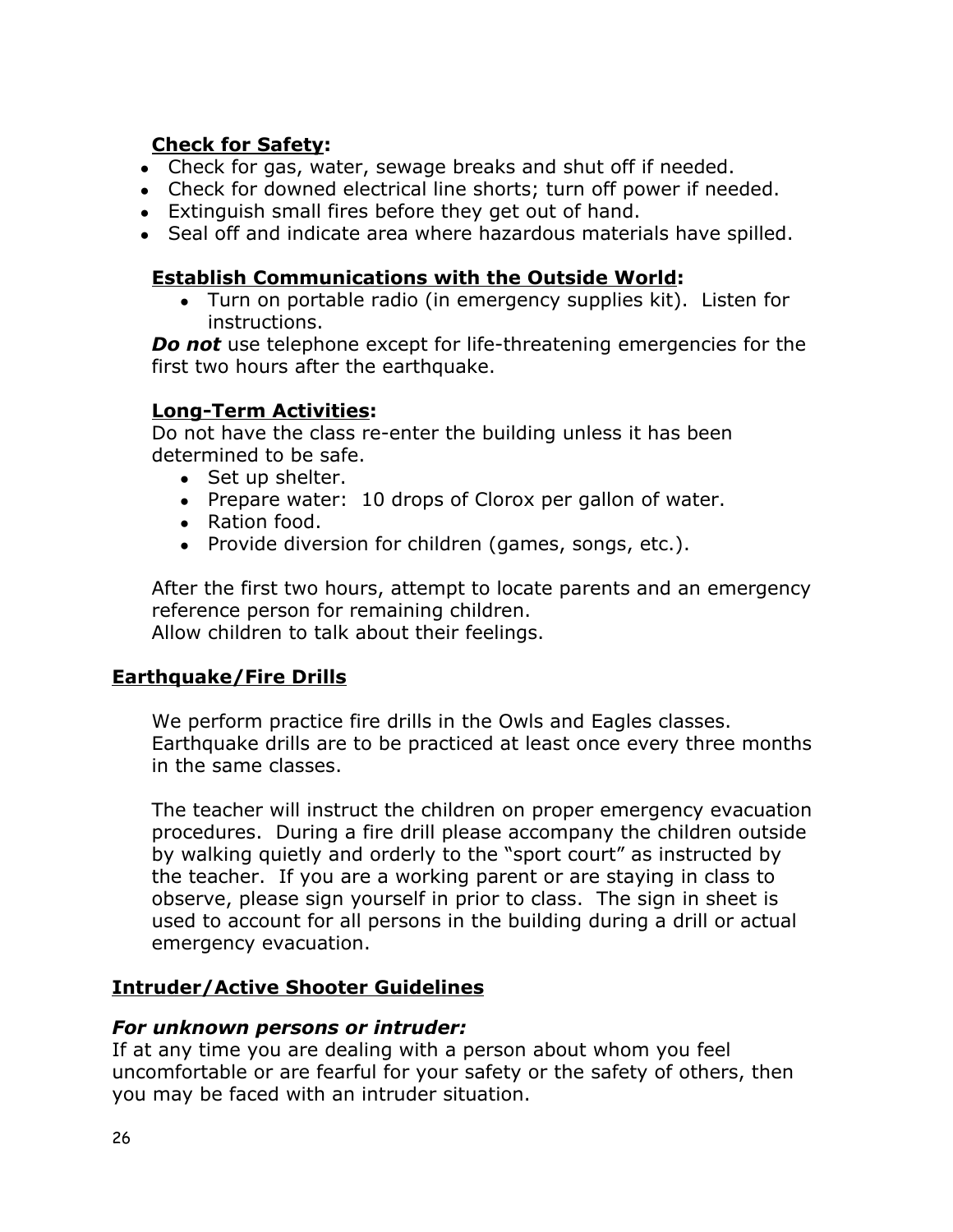1. If a person comes into the facility, assess the situation. If you are uneasy or suspicious of the person(s) immediately have someone call 911.

2. If a weapon is present, DO NOT CONFRONT- give a predetermined hand signal (signaling with middle finger) or "Code Red" phrase to another adult as a signal for them to call 911. Follow Run, Hide, Fight guidelines below for active shooter.

3. If NO weapon is suspected, confront the intruder in the following manner:

a) Approach the individual in a non-confrontational manner with the assistance of another adult

- b) Introduce yourself and the person with you to the individual in a non-confrontational way
- c) Ask the individual who they are and how you can be of assistance

d) Inform the individual of the policy that all visitors must be authorized and need to sign in, then guide him/her to the area where that is done.

- e) If the intruder asks any questions regarding times of opening or closing, attendance of any child, parent or teacher, DO NOT answer until their identity is verified.
- f) If the individual refuses, do not confront him/her. Give the other adult the pre-designated hand signal (middle finger) or "code red" phrase as a signal to call 911

#### *For an active shooter*

If it is determined that the safety of the children and adults are in Jeopardy or there is an active shooter:

Follow FBI guidelines for **RUN, HIDE, FIGHT**.

- 1. **RUN:** if you can exit the building. Evacuate all children as quickly as possible to the neighborhood side of the parking lot. Call 911 immediately.
- 2. **HIDE:** if you cannot run, then hide in the "lockdown room" (our storage room). Call 911 immediately. Lock deadbolt from inside, shove 2 wedges under the door, push gym matt cart in front of door.